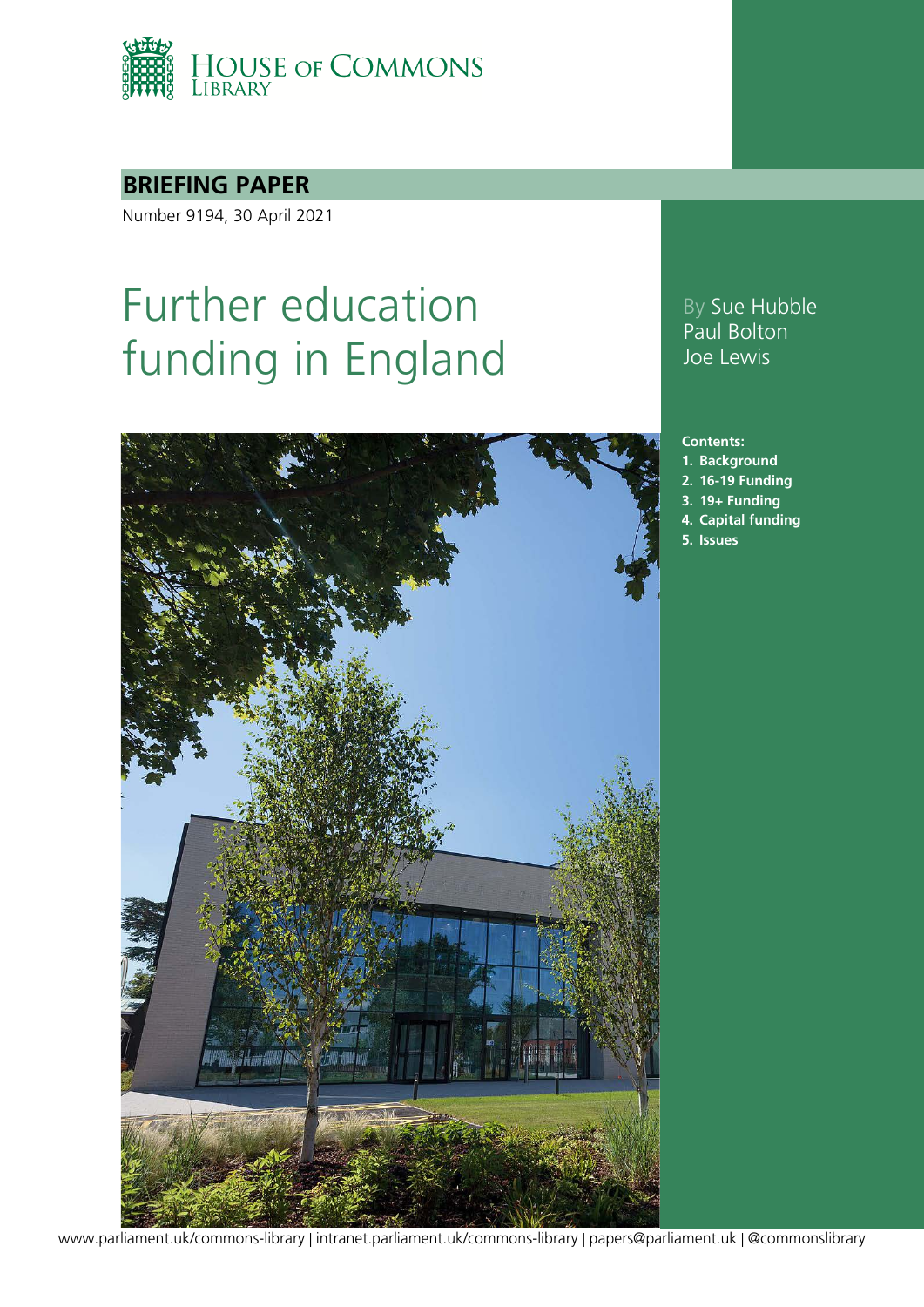# **Contents**

|     | <b>Summary</b>                                        |                         |
|-----|-------------------------------------------------------|-------------------------|
| 1.  | <b>Background</b>                                     | 5                       |
| 1.1 | Declining FE spending                                 | 5                       |
| 1.2 | Financial sustainability of colleges                  | 5                       |
| 2.  | 16-19 Funding                                         | $\overline{\mathbf{z}}$ |
| 2.1 | Trends in funding                                     | $\overline{7}$          |
| 2.2 | Recent funding announcements                          | 9                       |
| 2.3 | How is 16-19 funding allocated?                       | 10                      |
| 2.4 | National funding rates                                | $12 \overline{ }$       |
| 2.5 | Student support schemes                               | 13                      |
| 3.  | 19+ Funding                                           | 15                      |
| 3.1 | Trends in funding                                     | 15                      |
| 3.2 | Recent funding announcements                          | 16                      |
| 3.3 | The Adult Education Budget (AEB)                      | 17                      |
| 3.4 | National Skills Fund                                  | 20                      |
| 3.5 | Advanced Learner Loans                                | 20                      |
| 3.6 | Skills for Jobs White Paper proposals                 | 21                      |
| 4.  | <b>Capital funding</b>                                | 23                      |
| 4.1 | Recent funding announcements                          | 23                      |
| 4.2 | Further Education Capital Transformation Fund (FECTF) | 23                      |
| 4.3 | Condition Improvement Fund (CIF)                      | 25                      |
| 4.4 | T Level Capital Fund (TLCF)                           | 25                      |
| 4.5 | Institutes of Technology capital funding              | 26                      |
| 4.6 | Skills for Jobs White Paper proposals                 | 27                      |
| 5.  | <b>Issues</b>                                         | 28                      |
| 5.1 | Colleges' financial health                            | 28                      |
| 5.2 | Covid-19 impact on colleges                           | 29                      |
| 5.3 | Funding for a post-Covid economy                      | 32                      |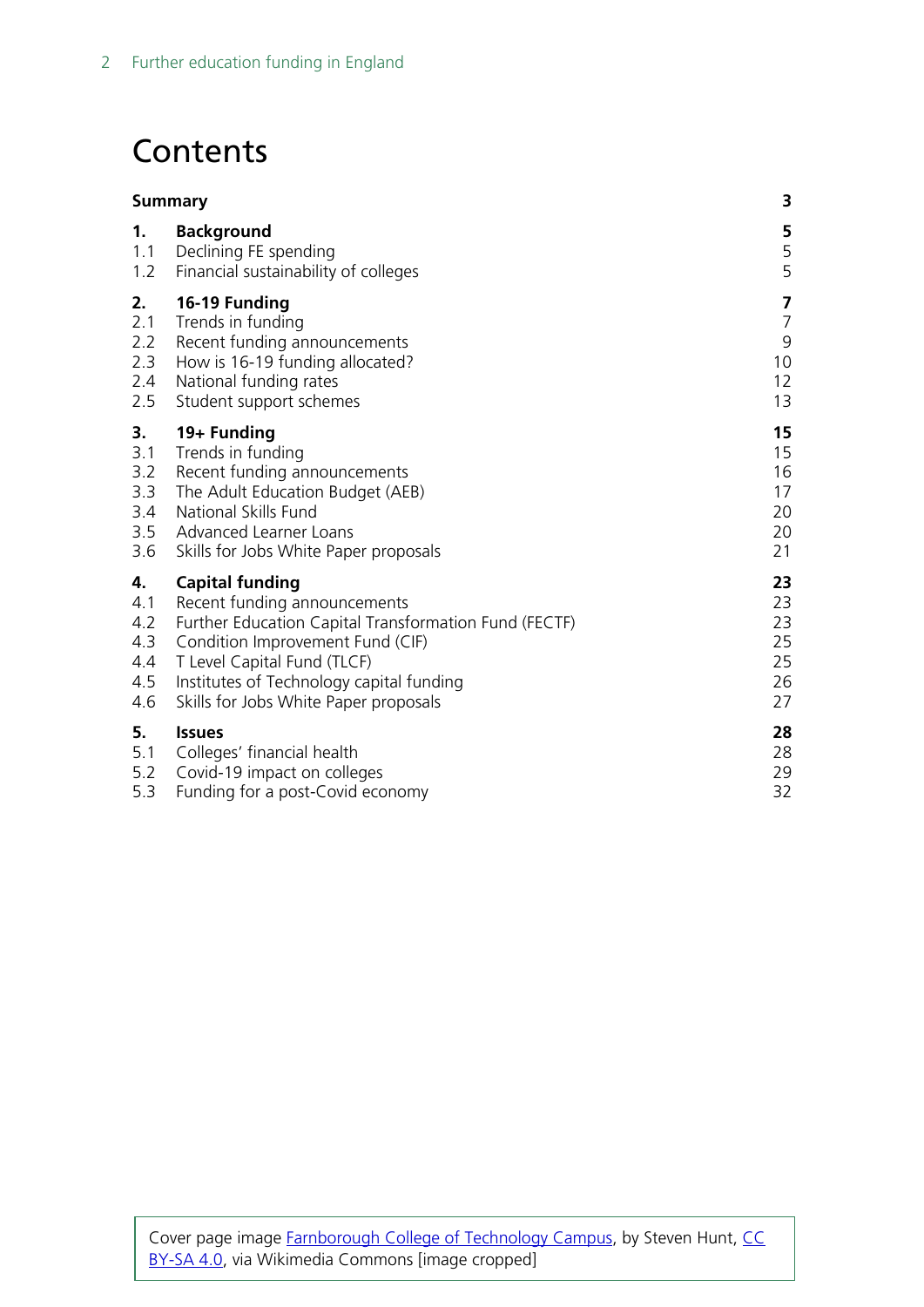# <span id="page-2-0"></span>Summary

The further education (FE) funding system in England is complex and has undergone a number of changes in recent years. Currently, FE providers are allocated funds from different sources depending on the type of courses they provide and on the age of their students; most funding follows the learner. There is also capital funding available for upgrading the college estate. This briefing explains the different systems, examines recent funding announcements and trends, and considers some related issues facing the FE sector.

#### **16-19 funding**

In the 16-19 system, the Education and Skills Funding Agency (ESFA) funds FE colleges, schools, and independent learning providers in England to provide education for learners aged 16 to 19-years-old. In 2020/21, the total amount of ESFA funding for 16-19 learning was £6.1 billion. A national funding formula is used to calculate the allocation of funding that each provider receives each academic year. Several additional elements that are not part of the formula, including high needs funding and student support schemes, contribute to the total funding amount awarded to an institution.

#### **19+ funding**

The ESFA-funded Adult Education Budget (AEB) provides most of the public funding for non-apprenticeship, 19+ FE in England, including classroom-based courses and informal community learning. Alongside the AEB, there are several additional funding streams for adult learning, including the National Skills Fund, Advanced Learner Loans, traineeships, and apprenticeships. (This briefing focuses on the funding of 19+ classroom-based learning and does not include information on work-based schemes such as traineeships and apprenticeships).

#### **Capital funding**

Capital funding is used by FE providers to repair, upgrade, or expand their buildings, facilities, and equipment. The 2020 Budget committed £1.5 billion over five years for capital spending across all further education sites in England, including FE colleges and designated institutions, sixth-form colleges, Institutes of Technology, and T Level providers.

#### **Skills for Jobs White Paper**

In January 2021, the Department for Education published a White Paper, [Skills for jobs:](https://www.gov.uk/government/publications/skills-for-jobs-lifelong-learning-for-opportunity-and-growth)  [lifelong learning for opportunity and growth,](https://www.gov.uk/government/publications/skills-for-jobs-lifelong-learning-for-opportunity-and-growth) which contained proposals for reforming the FE sector, including the funding system. Proposals will be consulted on in spring 2021. They include moving to a multi-year funding regime, introducing a Lifelong Loan Entitlement equivalent to four years' worth of post-18 education, and targeting capital funding at providers that can demonstrate an urgent need for increased capacity in coming years.

#### **Funding trends**

The FE sector has experienced a prolonged period of reduced funding. A report by the Institute for Fiscal Studies (IFS), [Annual report on education spending in England,](https://www.ifs.org.uk/publications/15150) concluded in November 2020 that 16-19 funding had experienced the biggest drop in funding of any education sector:

Further education colleges and sixth forms have seen the largest falls in funding of any sector of the education system since 2010–11. Funding per student in further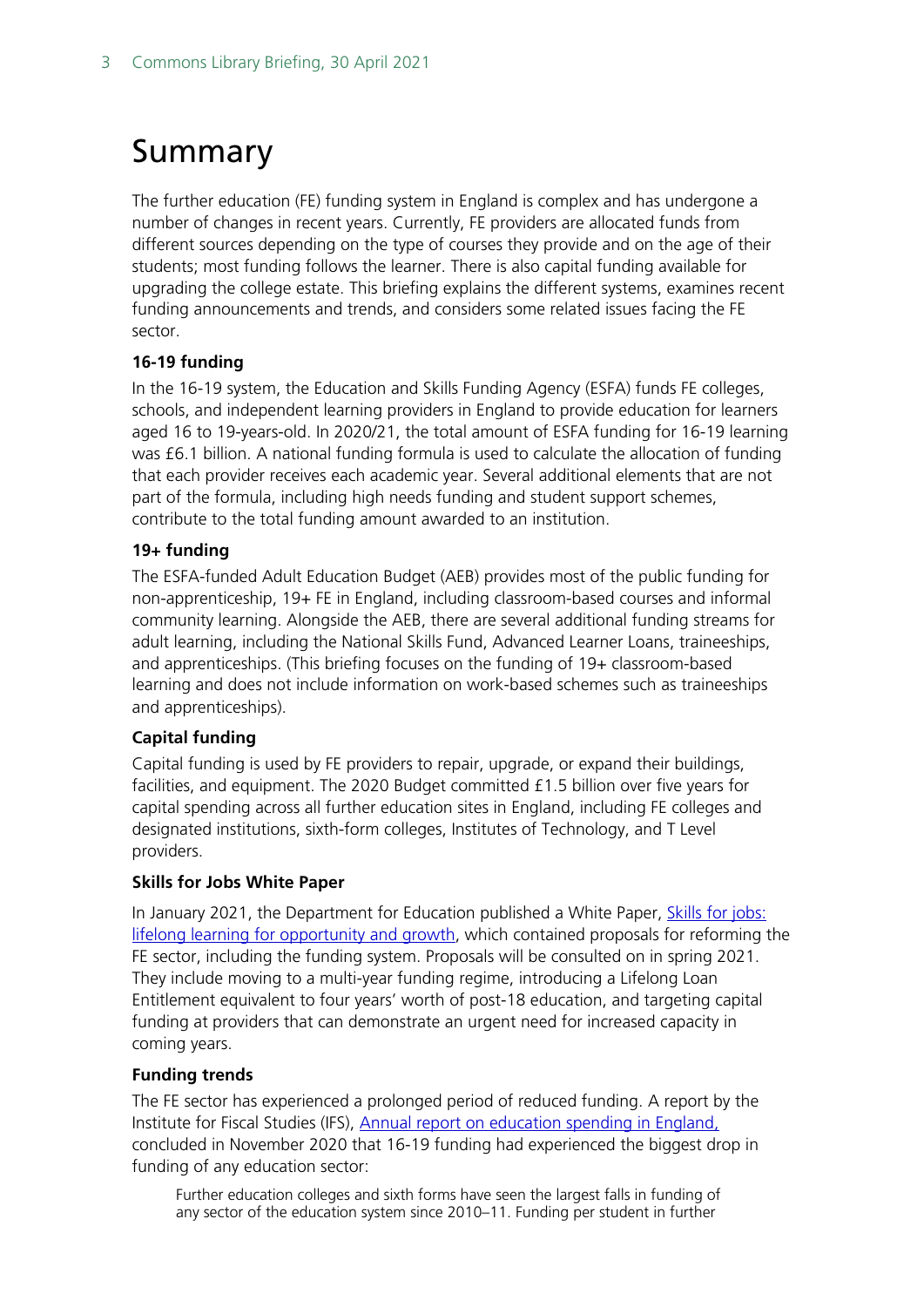education and sixth-form colleges fell by 12% in real terms between 2010–11 and 2019–20, while funding per student in school sixth forms fell by 23%.

On 19+ funding, the report stated:

Spending on adult education is nearly two-thirds lower in real terms than in 2003–04 and about 50% lower than in 2009–10. This fall was mainly driven by the removal of public funding from some courses and a resultant drop in learner numbers.



Source: Institute for Fiscal Studies, [2020 Annual report on education spending in England,](https://www.ifs.org.uk/publications/15150) 3 November 2020 – section 4.

#### **Issues facing the sector**

The IFS report highlighted several "significant resource challenges in the coming years" for the FE sector. These include increased demand for FE due to the lack of employment and training opportunities caused by the pandemic and the associated economic downturn, loss of learning during the pandemic, the impact of past reductions in funding, and the Government's upcoming reforms for the sector. Other areas of concern include the application of the college insolvency regime that came into effect in January 2019, the impact that Covid-19 has had on the sector, and the extra funding needed for reskilling and upskilling young people and adults for a post-Covid economy.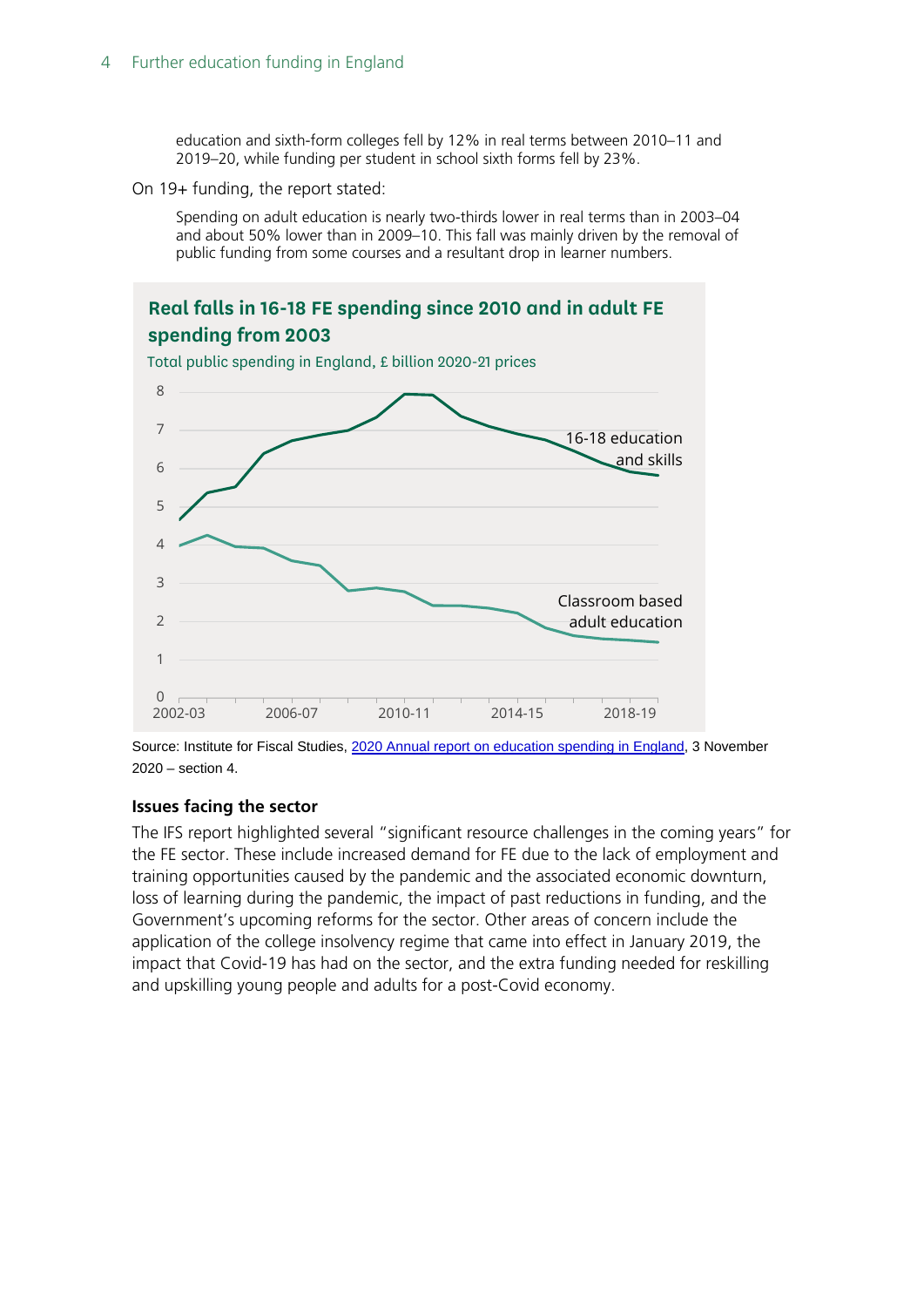# <span id="page-4-0"></span>1. Background

In April 2020, there were 242 colleges in England, comprising 192 FE colleges and 50 sixth-form colleges. Colleges educate and train around one million adults and 660,000 young people aged 18 and under each year. In 2018/19, colleges' income totalled **£6.5 billion**, of which **£5.1billion (78%)** was public funding. [1](#page-4-3)

Information on FE funding up to 2019 can be found in two library briefing papers:

- [16-19 education funding in England since 2010,](https://researchbriefings.files.parliament.uk/documents/SN07019/SN07019.pdf) 19 February 2020
- [Adult further education funding in England since 2010,](https://commonslibrary.parliament.uk/research-briefings/cbp-7708/) 16 December 2019

# <span id="page-4-1"></span>1.1 Declining FE spending

In June 2018, the House of Lords Economic Affairs Committee published a report on the structure and funding of the post-16 education sector. It highlighted the [difference in respect for](https://publications.parliament.uk/pa/ld201719/ldselect/ldeconaf/139/139.pdf) the FE and [HE sectors,](https://publications.parliament.uk/pa/ld201719/ldselect/ldeconaf/139/139.pdf) and the unequal public funding system:

Further education is the poor relation to higher education and its position has been weakened and undermined by reductions to its budgets and a complex funding architecture. The separate funding mechanisms create educational silos that prevent innovation. The system accentuates the perception that routes into higher education that begin in further education are inferior to the A-Level/ undergraduate degree option.<sup>[2](#page-4-4)</sup>

In May 2019, the Augar Review into post-18 education published its findings in a report that included an overview of the FE sector and its finances.<sup>[3](#page-4-5)</sup> The report particularly highlighted the decline in adult [education funding](https://www.gov.uk/government/publications/post-18-review-of-education-and-funding-independent-panel-report) over the last decade:

Funding for adult learners in FE is fragmented, unpredictable and sits at a much lower level per learner than both HE and 16-18 funding… Largely reflecting the collapse in learner numbers, total spending on adult skills has fallen by approximately 45 per cent in real terms between 2009/10 and 2017/18. This is one of the most important statistics in this entire report and cannot be justified in terms of either economics or social equity.

# <span id="page-4-2"></span>1.2 Financial sustainability of colleges

A [National Audit Office \(NAO\) report](https://www.nao.org.uk/wp-content/uploads/2020/09/Financial-sustainability-of-colleges-in-England.pdf) published in September 2020 noted that the financial position of colleges had fluctuated over the previous seven years:

<span id="page-4-3"></span>NAO, [Financial sustainability of colleges in England,](https://www.nao.org.uk/wp-content/uploads/2020/09/Financial-sustainability-of-colleges-in-England.pdf) September 2020, p5.

<span id="page-4-4"></span><sup>&</sup>lt;sup>2</sup> House of Lords Economic Affairs Committee, Treating Students Fairly: The [Economics of Post-School Education,](https://publications.parliament.uk/pa/ld201719/ldselect/ldeconaf/139/139.pdf) June 2018, p49.

<span id="page-4-5"></span><sup>&</sup>lt;sup>3</sup> [Independent panel report to the Review of Post-18 Education and Funding,](https://www.gov.uk/government/publications/post-18-review-of-education-and-funding-independent-panel-report) May 2019, pp114-141.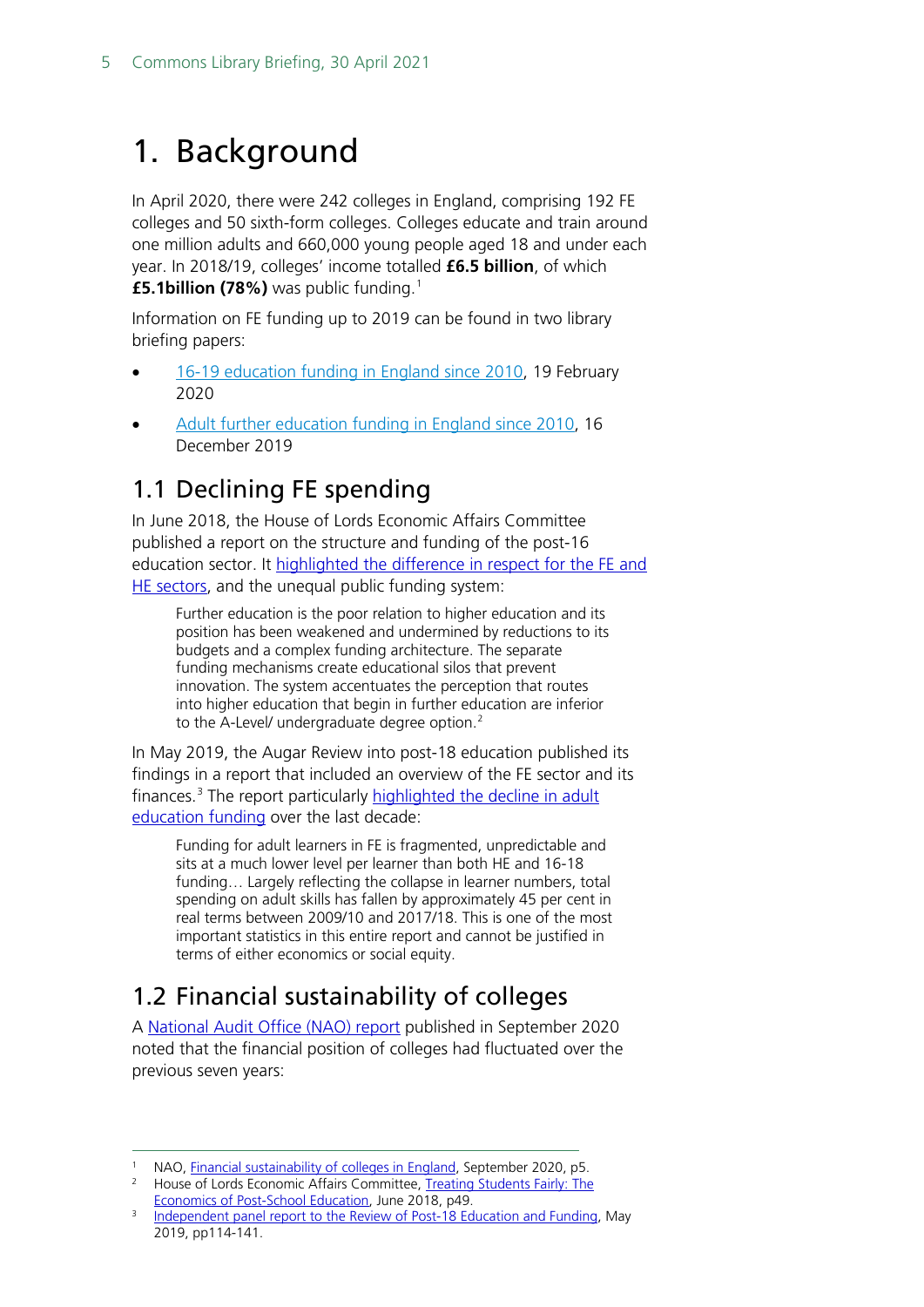The total operating balance of the college sector changed from an £8.5 million surplus in 2013/14 to a £45.7 million surplus in 2018/19, which followed a £70.3 million deficit in 2017/18. [4](#page-5-0)

The report stated that the financial health of the sector remained fragile. It asserted that funding pressures and uncertainty had led to colleges narrowing their provision and reducing broader support for students:

Overall, the financial health of the college sector remains fragile. Ofsted inspection ratings suggest that colleges are generally maintaining educational quality, but other evidence shows that financial pressures are affecting wider aspects of provision such as the breadth of the curriculum and levels of student support.<sup>[5](#page-5-1)</sup>

The Education and Skills Funding Agency (ESFA) funds FE providers and rates the financial health of colleges as outstanding, good, requires improvement (known as satisfactory before 2018/19) or inadequate. To calculate ratings, the agency uses financial ratios that indicate:

- solvency (current assets compared with current liabilities)
- financial performance (education-related earnings as a percentage of adjusted income)
- borrowing (as a percentage of adjusted income).<sup>[6](#page-5-2)</sup>

The ESFA rated the financial health of **64% of colleges as less than good** at some point between 2013/14 and 2018/19. [7](#page-5-3)

<span id="page-5-0"></span><sup>4</sup> NAO, [Financial sustainability of colleges in England,](https://www.nao.org.uk/wp-content/uploads/2020/09/Financial-sustainability-of-colleges-in-England.pdf) September 2020, p20.

<span id="page-5-1"></span><sup>&</sup>lt;sup>5</sup> National Audit Office, *Financial sustainability of colleges in England*, 16 September

<span id="page-5-2"></span><sup>2020,</sup> p12. 6 *Ibid.,* p22.

*Ibid.* 

<span id="page-5-3"></span>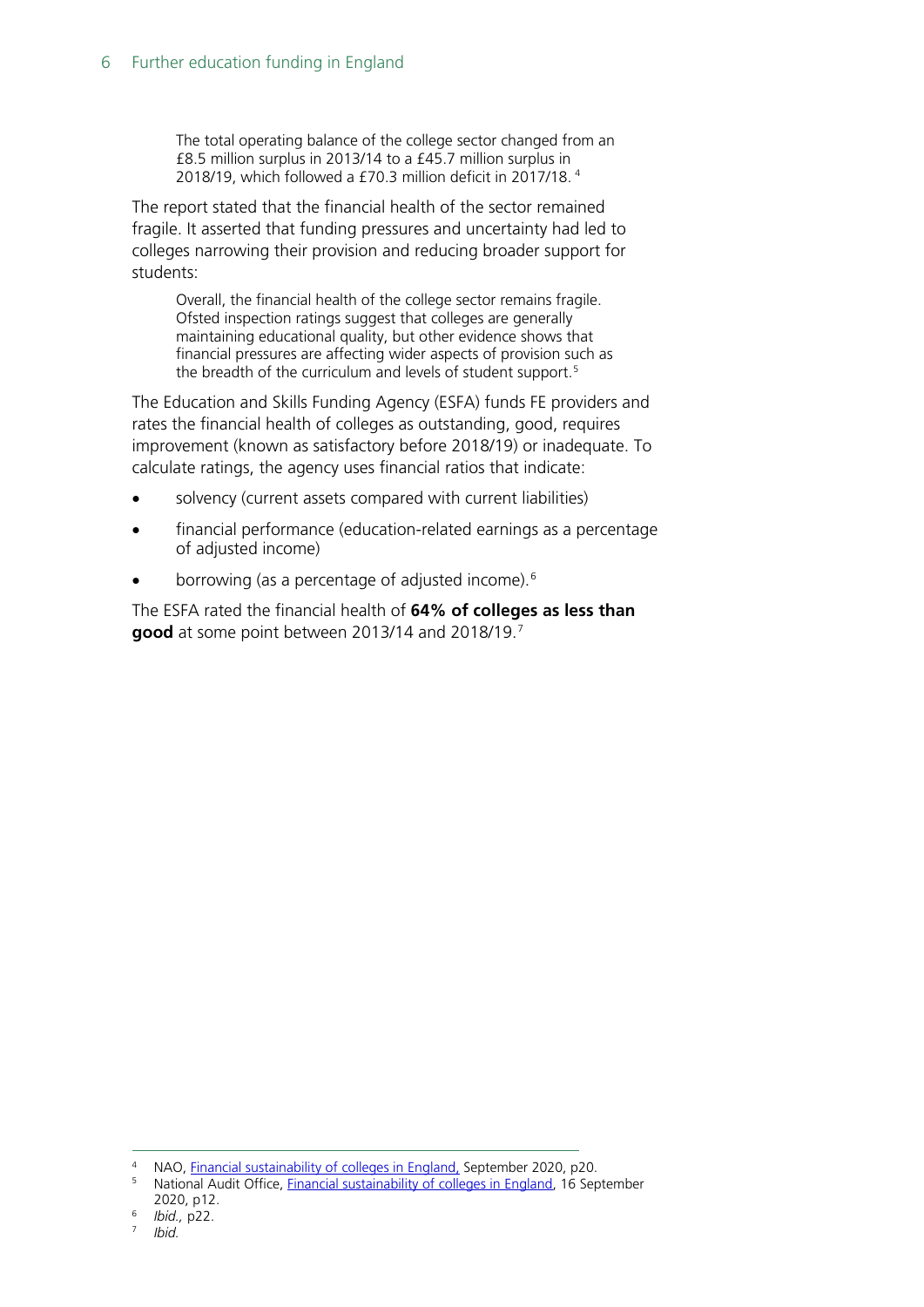# <span id="page-6-0"></span>2. 16-19 Funding

FE colleges, schools, academies and independent learning providers receive annual funding allocations from ESFA for the provision of education for 16 to 19-year-olds and 19 to 24-year-olds with special educational needs and disabilities (SEND) who have an Education Health and Care Plan (EHCP).

In 2020/21, **£6.1 billion** was allocated by the ESFA to almost 2,800 schools, colleges, and independent learning providers in England for 16-19 education. [8](#page-6-2)

An overview of 16-19 funding is available in an ESFA guidance document, [16 to 19 funding: how it works,](https://www.gov.uk/guidance/16-to-19-funding-how-it-works) 21 January 2021.

# <span id="page-6-1"></span>2.1 Trends in funding

The briefing paper 16-19 [education funding in England since 2010](https://researchbriefings.files.parliament.uk/documents/SN07019/SN07019.pdf) gives a detailed description of changes in funding between 2010 and 2019.

In early November 2020 (before the 2020 Spending Review), the IFS published its **Annual report on education spending in England**. Its key findings on 16-1[9](#page-6-3) further education were: <sup>9</sup>

- **Further education colleges and sixth forms have seen the largest falls in funding of any sector of the education system since 2010–11**. Funding per student in further education and sixth-form colleges fell by 12% in real terms between 2010-11 and 2019–20, while funding per student in school sixth forms fell by 23%.
- **There could be a sharp increase in student numbers in colleges and sixth forms in 2020**. Population projections imply a 3% growth in the number of 16- and 17-year-olds in 2020 and growth of 13% between 2019 and 2023. As in previous recessions, the economic downturn could lead to an increase in participation in full-time education, particularly with large reductions in apprenticeship and training opportunities.
- **Responding to these changes in participation will be challenging given that providers' funding is based on previous student numbers.** The government has already provided an extra £400 million for 16–18 education in 2020–21. This allows for a real-terms growth in spending per pupil of about 2% based on population forecasts. However, exceptional growth in student numbers could erode much, if not all, of this planned real-terms increase in spending per student.

The chart below shows changes in real levels of spending per student over the past three decades (it is based on the IFS data on per student funding in 16-18 further education) – it includes school sixth forms and sixth form colleges not students aged 16-18 in general FE colleges. Spending in school sixth forms peaked in 2010-11 and at sixth form

<span id="page-6-3"></span><span id="page-6-2"></span><sup>8</sup> DfE, [16 to 19 allocation data: 2020 to 2021 academic year,](https://www.gov.uk/government/publications/16-to-19-allocation-data-2020-to-2021-academic-year) 8 Institute for Fiscal Studies, [2020 Annual report on education spending in England,](https://www.ifs.org.uk/publications/15150) 3 November 2020 – section 4.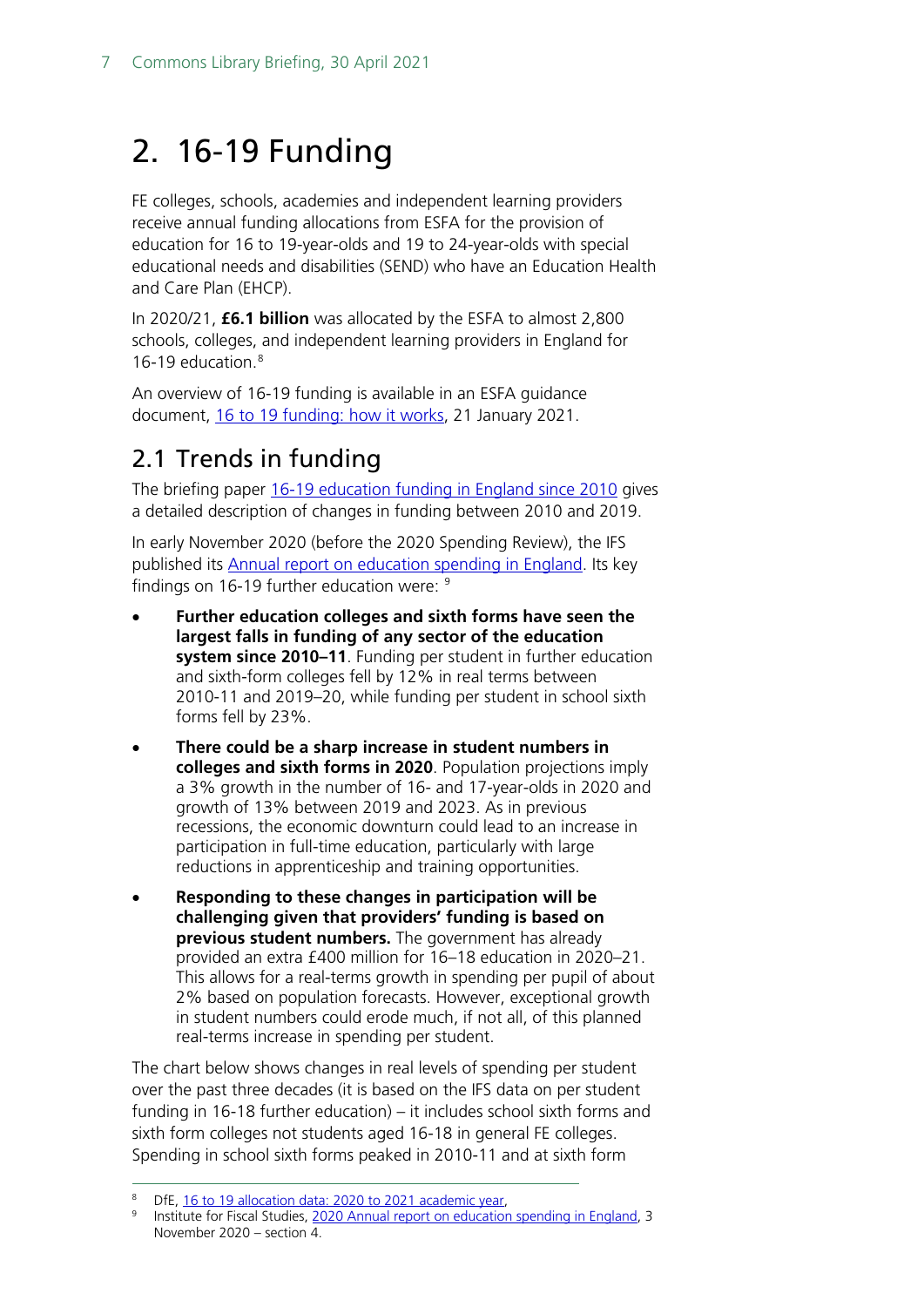colleges in 2011-12. Since then spending has fallen by 23% in school sixth forms (around £1,100 per student) despite an increase in 2019-20, and 15% in sixth form colleges (£1,500 per student).



Source: Institute for Fiscal Studies, 2020 Annual report on education spending in [England,](https://www.ifs.org.uk/publications/15150) 3 November 2020 – section 4.

Trends in total spending on this sector are shown below. It increased from £4.7 billion (2020-21 prices) in 2002-03 to a peak of £7.9 billion in 2010-11. It has since fallen in real terms in each year to £5.8 billion in 2019-20; a fall of 27% since the peak. [10](#page-7-0)

<span id="page-7-0"></span><sup>&</sup>lt;sup>10</sup> Institute for Fiscal Studies, [2020 Annual report on education spending in England,](https://www.ifs.org.uk/publications/15150) 3 November 2020 – figure 4.1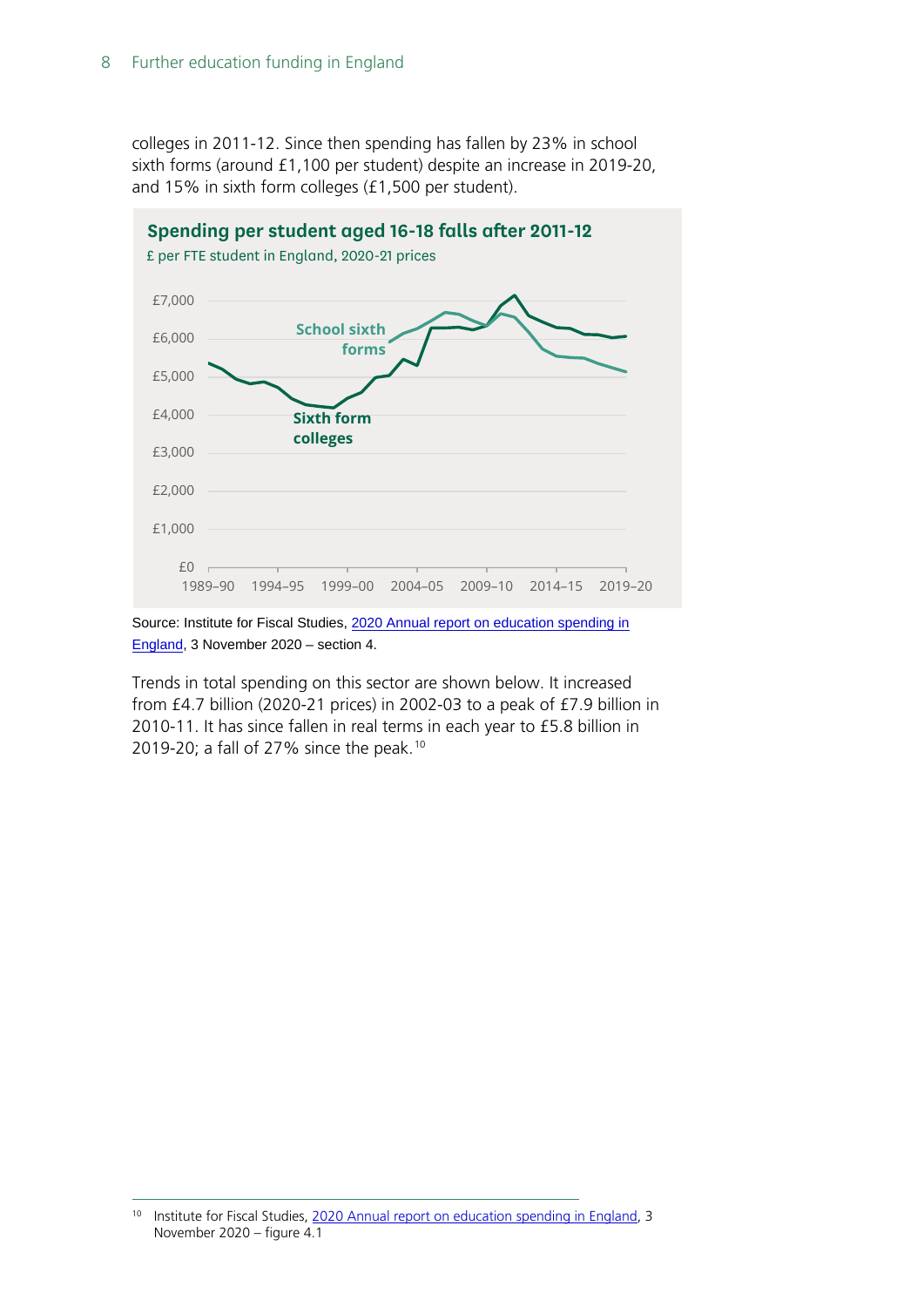

Source: Institute for Fiscal Studies, 2020 Annual report on education spending in [England,](https://www.ifs.org.uk/publications/15150) 3 November 2020 – section 4.

## <span id="page-8-0"></span>2.2 Recent funding announcements

On 31 August 2019, the Chancellor announced an additional £400 million for 16-19 education funding in England for 2020-21. This consisted of £190 million to increase the base rate of funding, £120 million for higher cost subjects, £35 million for level 3 students resitting GCSE maths and English, plus extra funding for T-levels, the advanced maths premium, and to recruit and retain teachers.<sup>[11](#page-8-1)</sup>

The Government expects the additional money will increase funding per 16-19 student in FE sector colleges by around £440 in 2020/21. [12](#page-8-2) This is a real terms increase of almost 8%, [13](#page-8-3) but, if applied to the data in the chart on the previous pge, would still mean funding in colleges was below the real levels between 2010 and 2013.

In the Spending Review 2020 on the 25 November 2020, the Chancellor [announced additional funding of £291](https://www.gov.uk/government/publications/spending-review-2020-documents) million for 16 to 19 education in [2021 to 2022.](https://www.gov.uk/government/publications/spending-review-2020-documents) This was is in addition to the £400 million that the Government provided in 2020 to 2021. This increase was "to ensure that core funding for 16 to 19-year-olds is maintained in real terms per learner". Information on this is available on GOV.UK at [16 to 19](https://www.gov.uk/guidance/16-to-19-funding-information-for-2021-to-2022)  [funding: information for 2021 to 2022.](https://www.gov.uk/guidance/16-to-19-funding-information-for-2021-to-2022)

<span id="page-8-2"></span><sup>12</sup> [PQ 179740](https://questions-statements.parliament.uk/written-questions/detail/2021-04-12/179740) [Further education: Expenditure] 12 April 2021.

<span id="page-8-1"></span><sup>11</sup> ["Chancellor announces £400 million investment for 16-19-year olds' education",](https://www.gov.uk/government/news/chancellor-announces-400-million-investment-for-16-19-year-olds-education) Gov.UK, 31 August 2019.

<span id="page-8-3"></span><sup>&</sup>lt;sup>13</sup> Adjusted using HMT GDP deflators from March 2021. Deflator growth forecasts have been averaged across the three years 2020-2023 to smooth the distortions caused by pandemic-related factors.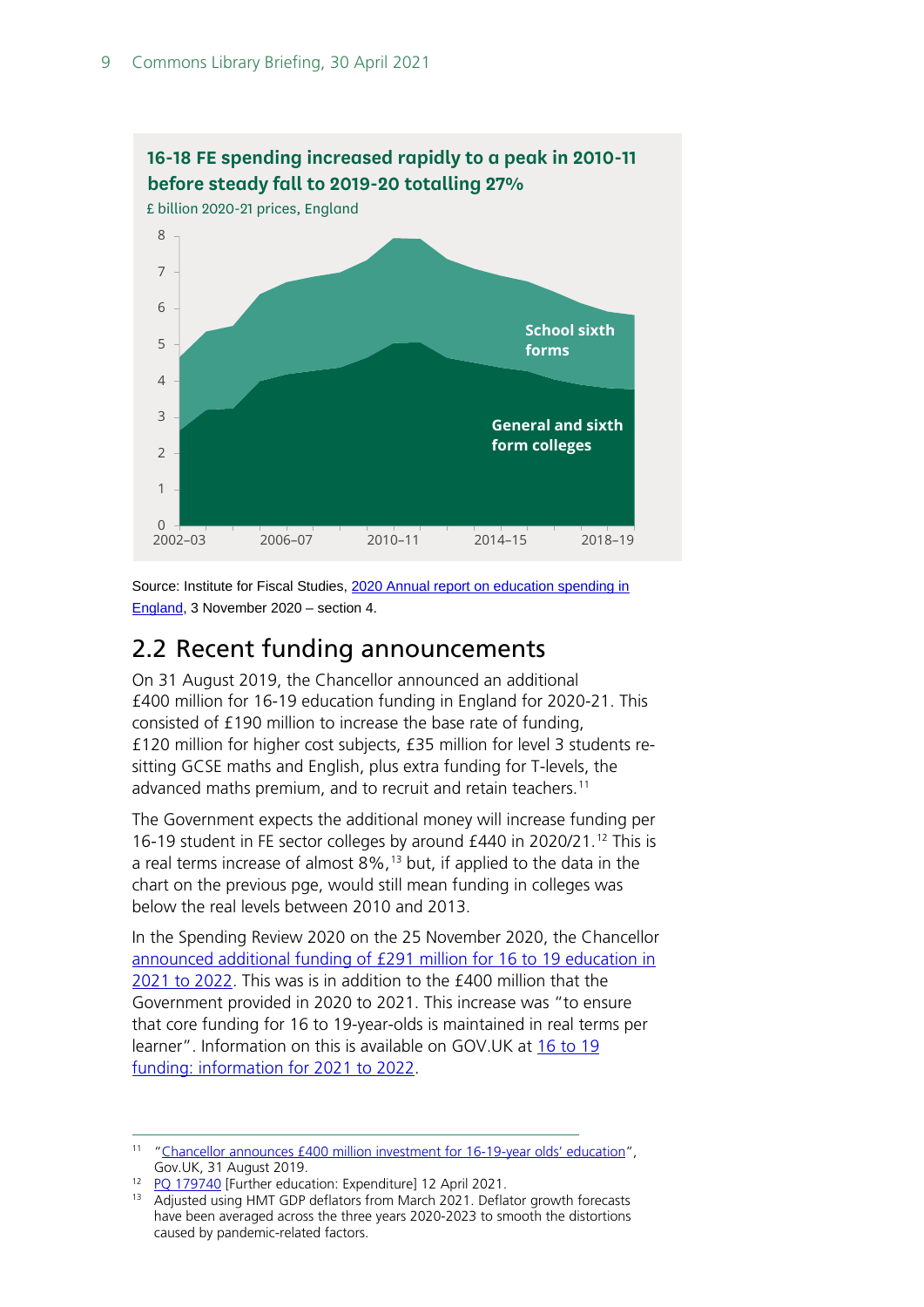# <span id="page-9-0"></span>2.3 How is 16-19 funding allocated?

A national funding formula is used to calculate annual funding allocations for each institution. the ESFA uses place numbers only for special schools and special academies to calculate funding allocations.

Basic funding for institutions is calculated using the 16-19 funding formula. This is based on learner numbers, national funding rates for study programmes and other elements detailed below. This allocation is supplemented by additional funding for [high needs students](https://www.gov.uk/government/collections/high-needs-funding) and [financial support](https://www.gov.uk/guidance/16-to-19-education-financial-support-for-students) to help students with their education costs.

Information about how 16 to 19 funding is allocated is set out in ESFA guidance: [16 to 19 education: funding allocations,](https://www.gov.uk/guidance/16-to-19-education-funding-allocations) 17 December 2020. The most recent funding allocations for individual institutions are for [2020/21,](https://www.gov.uk/government/publications/16-to-19-allocation-data-2020-to-2021-academic-year) and allocations from [earlier years](https://www.gov.uk/guidance/16-to-19-education-funding-allocations#published-allocations) are also available online.

[https://www.gov.uk/guidance/16-to-19-education-funding-allocations](https://www.gov.uk/guidance/16-to-19-education-funding-allocations#published-allocations)  [published-allocations](https://www.gov.uk/guidance/16-to-19-education-funding-allocations#published-allocations)The national funding formula

The 16-19 funding formula is provides a nationally consistent method of calculating funding for all institutions delivering 16 to 19 education each year. The formula includes the elements listed below, and its working is set out in ESFA guidance: [Funding guidance for young](https://www.gov.uk/government/publications/funding-rates-and-formula/funding-guidance-for-young-people-2021-to-2022-rates-and-formula)  people 2021 [to 2022. Rates and formula](https://www.gov.uk/government/publications/funding-rates-and-formula/funding-guidance-for-young-people-2021-to-2022-rates-and-formula) (last updated 10 March 2021).



## Core funding formula elements

#### **Number of students**

The number of students participating at an institution in the previous academic year (referred to as 'lagged student numbers'). Full-time students must remain on their study programmes for six weeks to qualify for funding.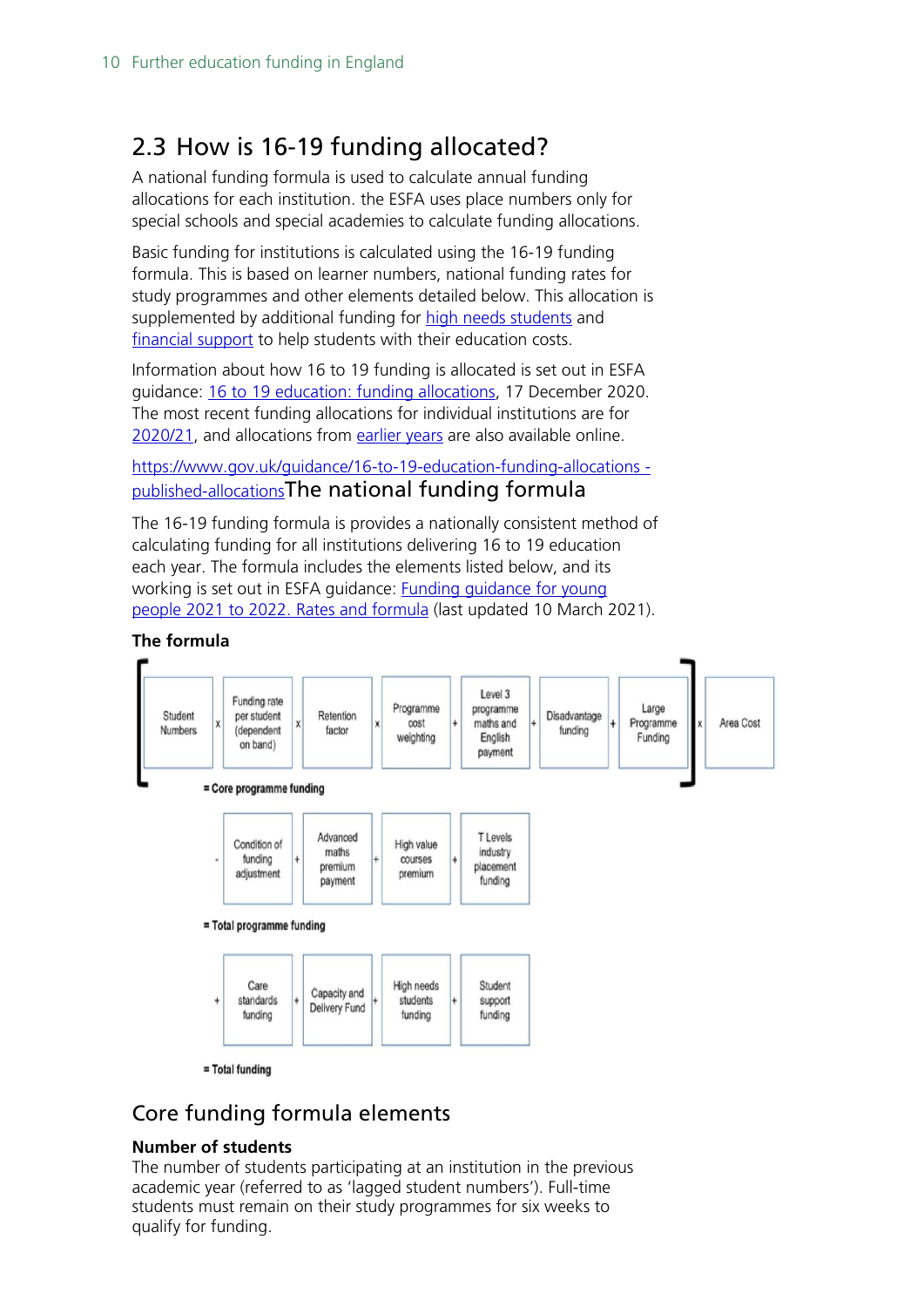#### **The national funding rate per student**

This is determined by the size of a student's study programme based on their [planned hours.](https://www.gov.uk/16-to-19-funding-planned-hours-in-study-programmes)

#### **Retention factor**

This recognises the number of students who remain in learning to the planned end date of their study programme. Each student who is not retained attracts 50% of the full funding rate.

#### **Programme cost weightings**

This recognises that some subjects cost more to deliver. Programme cost weightings by sector subject area are available on pages 43-45 of the document [Funding guidance for young people 2021](https://assets.publishing.service.gov.uk/government/uploads/system/uploads/attachment_data/file/936204/Funding_rates_and_formula_202021_v1.3.pdf) to 2022. Funding [rates and formula,](https://assets.publishing.service.gov.uk/government/uploads/system/uploads/attachment_data/file/936204/Funding_rates_and_formula_202021_v1.3.pdf) March 2021.

#### **The level 3 programme maths and English payment**

Funding is provided to support the additional costs incurred in teaching and supporting students who have low prior attainment in English and maths.

#### **Disadvantage funding**

Disadvantage Block 1 funding is to support students from areas of economic deprivation based on the index of multiple deprivation (IMD).

Disadvantage block 2 funding is to support students with additional needs, including moderate learning difficulties and disabilities.

#### **Large programme funding**

The [large programme uplift](https://www.gov.uk/guidance/16-to-19-funding-large-programme-uplift) reflects that some study programmes are much larger than average.

#### **Area cost allowance**

This recognises that education costs in London and parts of the South East are higher than in the rest of England, due to the cost of premises, maintenance, and staff.

#### Additional elements

To calculate the total programme funding, four additional elements are taken into account:

- Condition of funding adjustment (relevant for students who have not achieved at least a grade 4, or C, in Maths and English)
- Advanced maths premium payment
- High value courses premium
- T Levels industry placement funding

There are also several additional elements that contribute to the total funding that an institution receives, but which are calculated outside of the funding formula, including:

- Care standards funding for institutions that have residential accommodation for students under the age of 18.
- Capacity and delivery funding (CDF) to help institutions prepare to deliver substantive industry placements for students
- High needs funding
- Student support schemes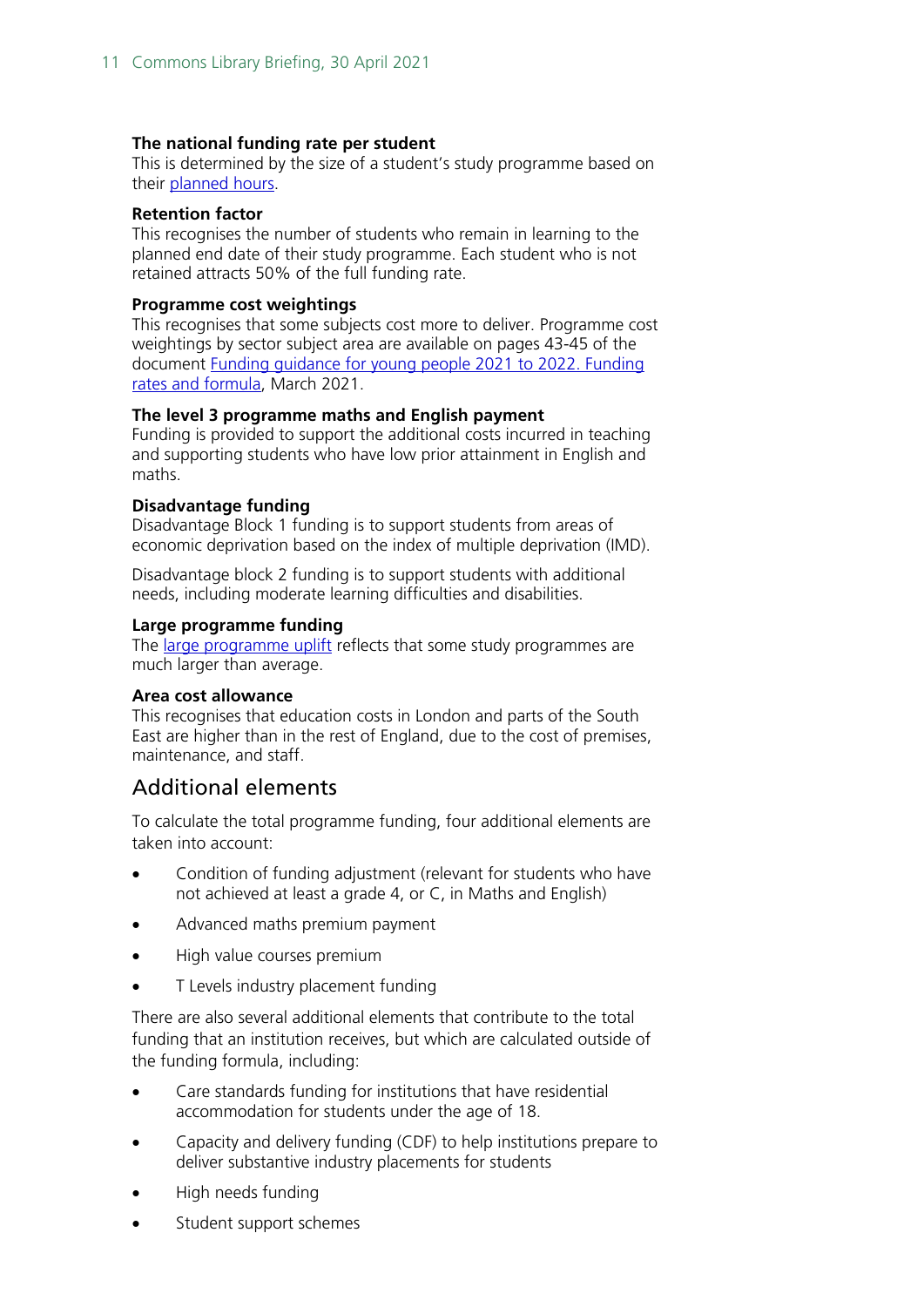More detail on each of the core and additional funding elements is available in the ESFA guidance document, [16 to 19 funding: how it](https://www.gov.uk/guidance/16-to-19-funding-how-it-works)  [works,](https://www.gov.uk/guidance/16-to-19-funding-how-it-works) 21 January 2021.

# <span id="page-11-0"></span>2.4 National funding rates

The national funding rate for full-time 16- and 17-year-olds, and students aged 18 and over with high needs, is **£4,188 per year**, funding for 18 to 19-year-olds is **£3,455**.

A Parliamentary Question (PQ) on 1 March 2021 asked if the Secretary of State for Education would "increase the level of funding for sixth form students to at least £4,760 per year." In response, the Minister for Apprenticeships and Skills [highlighted recent changes to 16-19 funding:](https://questions-statements.parliament.uk/written-questions/detail/2021-03-01/160748)

The government has already announced an additional £291 million in 16 to 19 education in 2021 to 2022. This is in addition to the £400 million awarded in the 2019 Spending Review which was the biggest injection of new money into 16 to 19 education in a single year since 2010. This has allowed us to raise the base rate of funding for all providers of 16 to 19 education, including school sixth forms and sixth-form colleges, for the first time since the current funding system was introduced in 2013, from £4,000 in each academic year up to 2019/20, to £4,188 in academic years 2020/21 and 2021/22.

Over and above this base rate figure, the government has recently made further funding increases targeted on high value and highcost programmes as well as providing additional funding to support those on level 3 programmes to continue to study English and maths where needed. As a result, the average total programme funding per 16-19 student has increased more significantly than the base rate, from £4,516 in 2019/20 published allocations to £4,958 in 2020/21 published allocations. [14](#page-11-1)

### Study programmes

The funding formula funds institutions to deliver study programmes to their students:

The study programme must be tailored to the prior attainment of each student, have clear study and/or employment goals reflecting the student's prior attainment, show progression in learning, and should include:

- substantial qualifications or work experience
- [maths and English](https://www.gov.uk/16-to-19-funding-maths-and-english-condition-of-funding) for students who have not achieved grade 9 to 4, A\*-C GCSE in these subjects by age 16
- high-quality [work experience](https://www.gov.uk/guidance/16-to-19-funding-study-programmes-work-experience)
- added value non-qualification activity

<span id="page-11-1"></span>Most study programmes have a [core aim,](https://www.gov.uk/government/publications/funding-rates-and-formula) which is either the completion of a substantial qualification (academic or vocational), or work experience. Core aims are an essential part of the funding allocations calculation.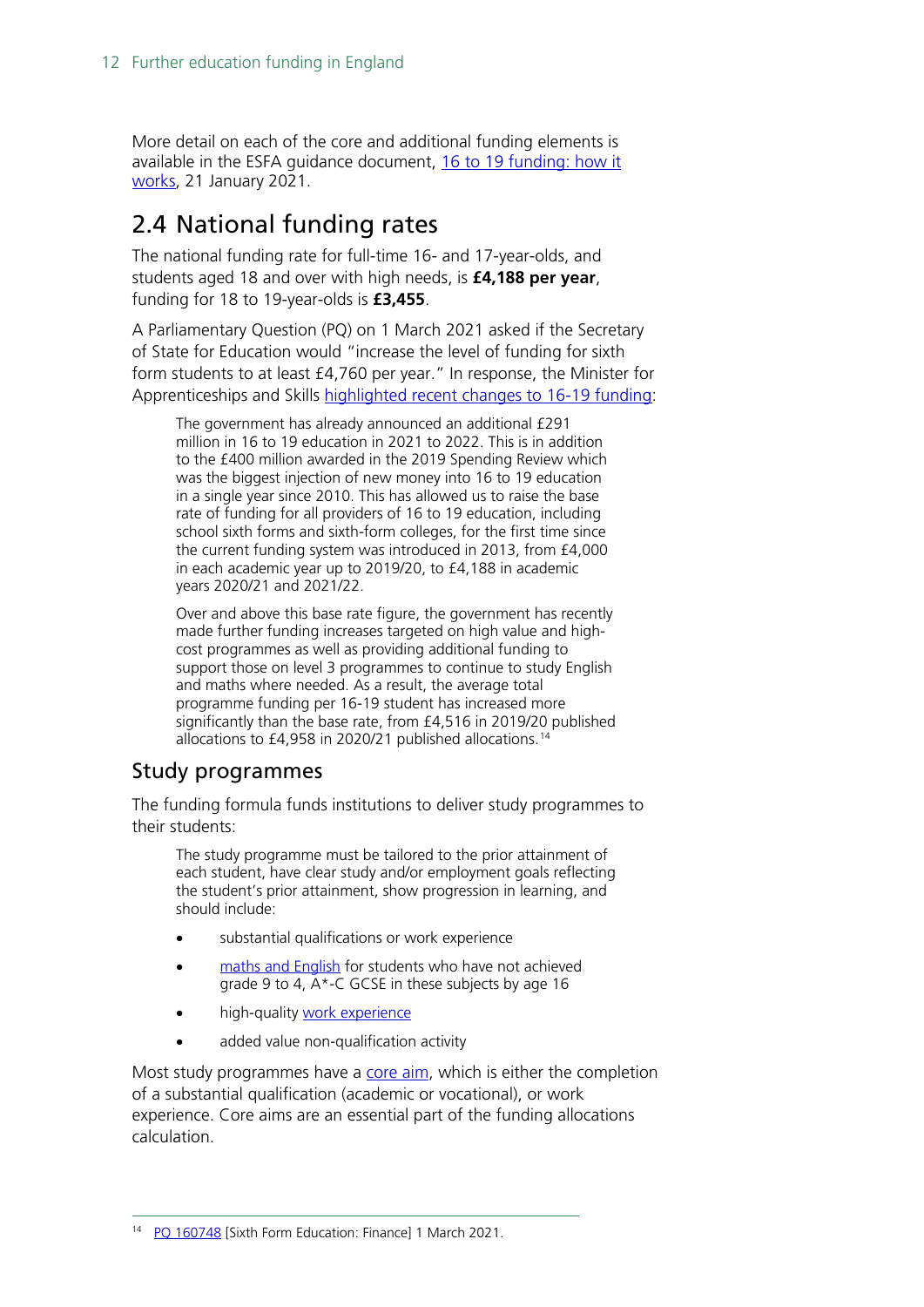#### **Box 1: Approved qualifications**

The [Funding regulations guidance for 2021-22,](https://www.gov.uk/government/publications/advice-funding-regulations-for-post-16-provision) which was published in February 2021, explains that the ESFA will only fund students to undertake qualifications through its 16 to 19 offer that are included on an **approved list** (previously known as the Section 96 list):

For funding purposes, study programmes must only include qualifications approved for teaching to 16 to 19 year olds on the ESFA list of qualifications approved for funding 14 to 19, or any alternative list which may be published by the Department for Education (DfE) in the future.<sup>[15](#page-12-1)</sup>

In deciding whether to approve funding for a qualification, the ESFA considers the "qualification's title, level, size, sector subject area, operational start and end dates, as well as the qualification specification published by the awarding organisation."[16](#page-12-2)

### <span id="page-12-0"></span>2.5 Student support schemes

Institutions can apply for financial support to help their students take part in education and training.

### 16 to 19 Bursary Fund

The [16 to 19 Bursary Fund](https://www.gov.uk/guidance/16-to-19-bursary-fund-guide-2021-to-2022-academic-year) provides financial support to help students overcome specific financial barriers to participation and remain in education. The Government's policy on the Fund was set out [in a PQ on](https://questions-statements.parliament.uk/written-questions/detail/2020-09-16/90936)  [25 September 2020:](https://questions-statements.parliament.uk/written-questions/detail/2020-09-16/90936)

#### **Siobhain McDonagh, 16 September 2020**

To ask the Secretary of State for Education, how many student bursaries were awarded to 16- to 19-year olds between 23 March and 1 September 2020; and what comparative assessment his Department has made of that figure and the number of those bursaries awarded during the same period in each of the past five years.

#### **Gillian Keegan, 25 September 2020**

16 to 19 Bursary funding is designed to help students overcome the individual financial barriers to participation that they face, and institutions must ensure the funds go to those who genuinely need them. It has 2 elements, the discretionary bursary, and the bursary for defined vulnerable groups.

Education providers draw down the funding for the bursary for defined vulnerable groups when they have identified an eligible student. Information on this element of the bursary fund is below (latest full year data is not yet available).

| Academic Year | Number of students |
|---------------|--------------------|
| 2014/15       | 23,205             |
| 2015/16       | 22,160             |
| 2016/17       | 21,354             |
| 2017/18       | 21,377             |
| 2018/19       | 21,120             |
|               |                    |

<span id="page-12-2"></span><span id="page-12-1"></span><sup>&</sup>lt;sup>15</sup> ESFA, [Funding guidance for young people 2021 to 2022,](https://assets.publishing.service.gov.uk/government/uploads/system/uploads/attachment_data/file/964105/16_to_19_funding_guidance_Regulations_2021_to_2022-v1a.pdf) February 2021, p30.

ESFA, [List of Qualifications approved for funding. Further Information,](https://section96.education.gov.uk/Home/FurtherInformation#defineApproval) accessed 14 April 2021.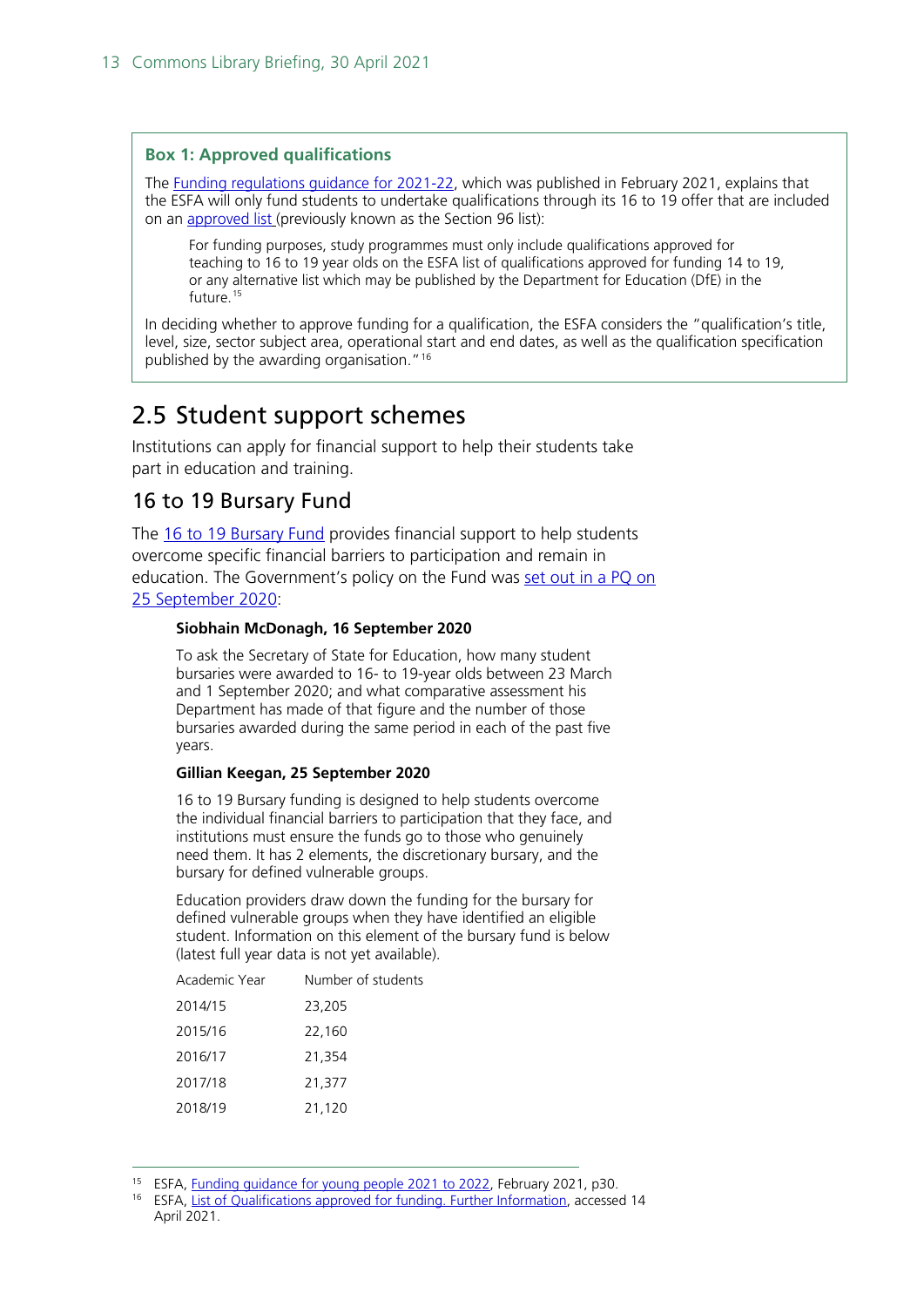The discretionary bursary funding element is allocated to individual education institutions for them to administer to students. Because this is devolved to individual providers, the Department for Education does not hold information about the number of discretionary bursaries awarded or the total overall number of bursaries.<sup>[17](#page-13-0)</sup>

The defined vulnerable groups of students eligible for support are those in care or who are care leavers, and students receiving Income Support, Universal Credit, Disability Living Allowance, Personal Independence Payments, or Employment and Support Allowance.

Individual institutions set their own criteria for discretionary bursaries and levels of funding, but they are expected to target students who cannot stay in education without financial help for things such as transport, meals, books, or equipment.

### Free meals in further education

Funding is provided for [free meals f](https://www.gov.uk/guidance/free-meals-in-further-education-funded-institutions-guide-for-the-2021-to-2022-academic-year)or FE students enrolled on ESFA funded provision.

Further information on the financial support available to young people in FE is available in the guidance [16 to 19 education: financial support](https://www.gov.uk/guidance/16-to-19-education-financial-support-for-students)  [for students](https://www.gov.uk/guidance/16-to-19-education-financial-support-for-students) (last updated 31 March 2021).

<span id="page-13-0"></span><sup>17</sup> PQ [90936](https://questions-statements.parliament.uk/written-questions/detail/2020-09-16/90936) [Students: Finance] 16 September 2020.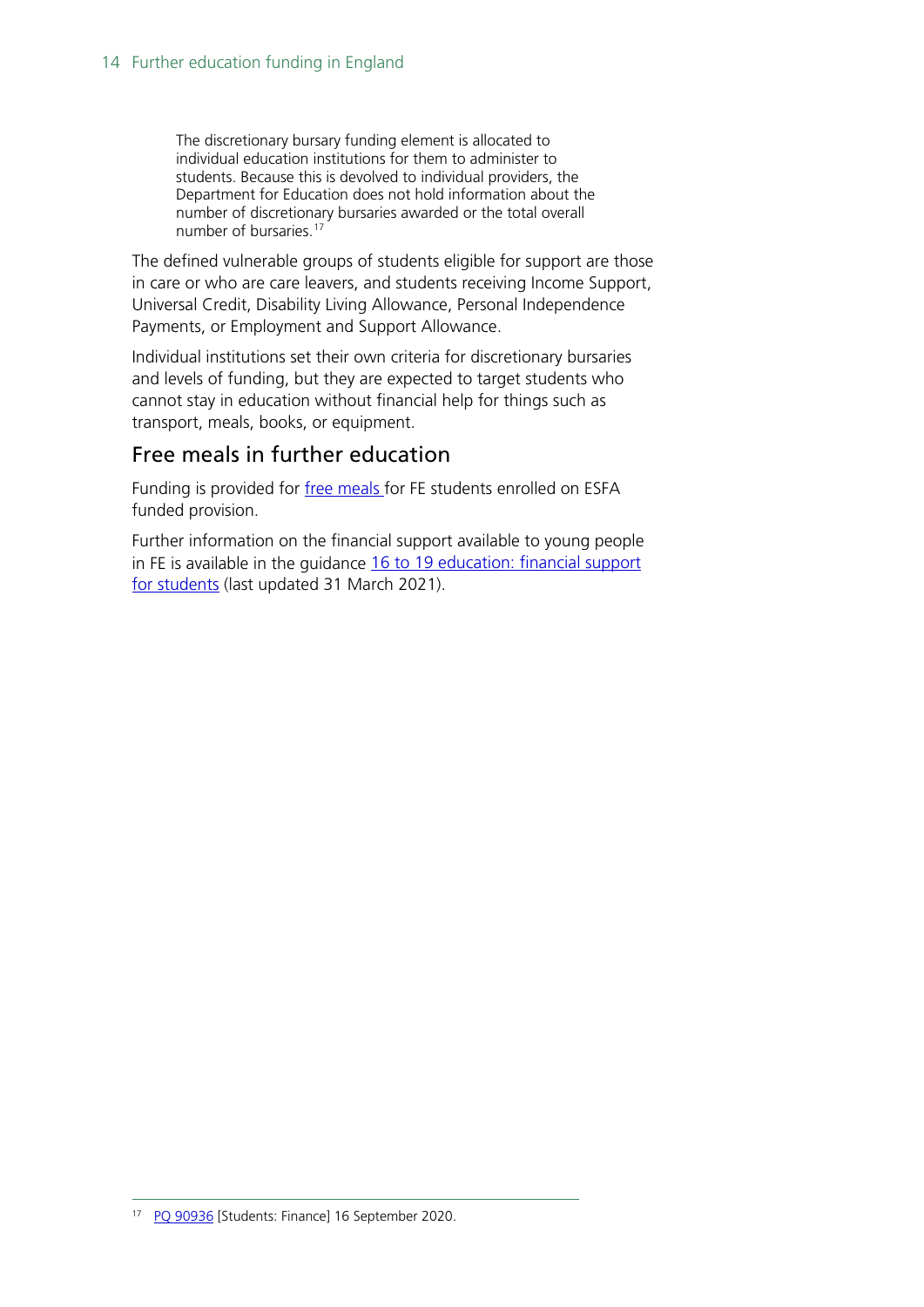# <span id="page-14-0"></span>3. 19+ Funding

The majority of public funding for non-apprenticeship, 19+ FE in England is currently provided by the ESFA through the [Adult Education](https://www.gov.uk/guidance/adult-education-budget-aeb-funding-rules-2020-to-2021) [Budget \(AEB\).](https://www.gov.uk/guidance/adult-education-budget-aeb-funding-rules-2020-to-2021) There are additional streams of funding for adult learning alongside the AEB, including the [National Skills Fund,](https://www.gov.uk/guidance/national-skills-fund) which was announced in 2020 to help adults to train and gain skills to improve their job prospects, and Advanced Learner Loans.

# <span id="page-14-1"></span>3.1 Trends in funding

The Library briefing paper [Adult further education funding in England](https://researchbriefings.files.parliament.uk/documents/CBP-7708/CBP-7708.pdf)  [since 2010](https://researchbriefings.files.parliament.uk/documents/CBP-7708/CBP-7708.pdf) gives a detailed description of changes in 19+ funding between 2010 and 2019.

A report by the Institute for Fiscal Studies in 2020, [Annual report on](https://www.ifs.org.uk/publications/15150)  [education spending](https://www.ifs.org.uk/publications/15150) in England found that spending on classroom-based adult education in 2019-20 was **nearly two-thirds lower in real terms than in 2003–04** and about 50% lower than in 2009–10. It stood at £4.3 billion in 2003-04 (2020-21 prices) and fell to £2.9 billion in 2009-10 and to just under £1.5 billion in 2019-20. This trend is illustrated below.

**Spending on adult FE down by two-thirds since 2003-04**



Source: Institute for Fiscal Studies, 2020 Annual report on education spending in [England,](https://www.ifs.org.uk/publications/15150) 3 November 2020 – section 4.

This fall in funding was said to be mainly driven by the removal of public funding from some (mainly lower level) courses and a resultant drop in learner numbers.

Trends in the total number of adult learners is shown in the chart below. This includes those on adult apprenticeships and community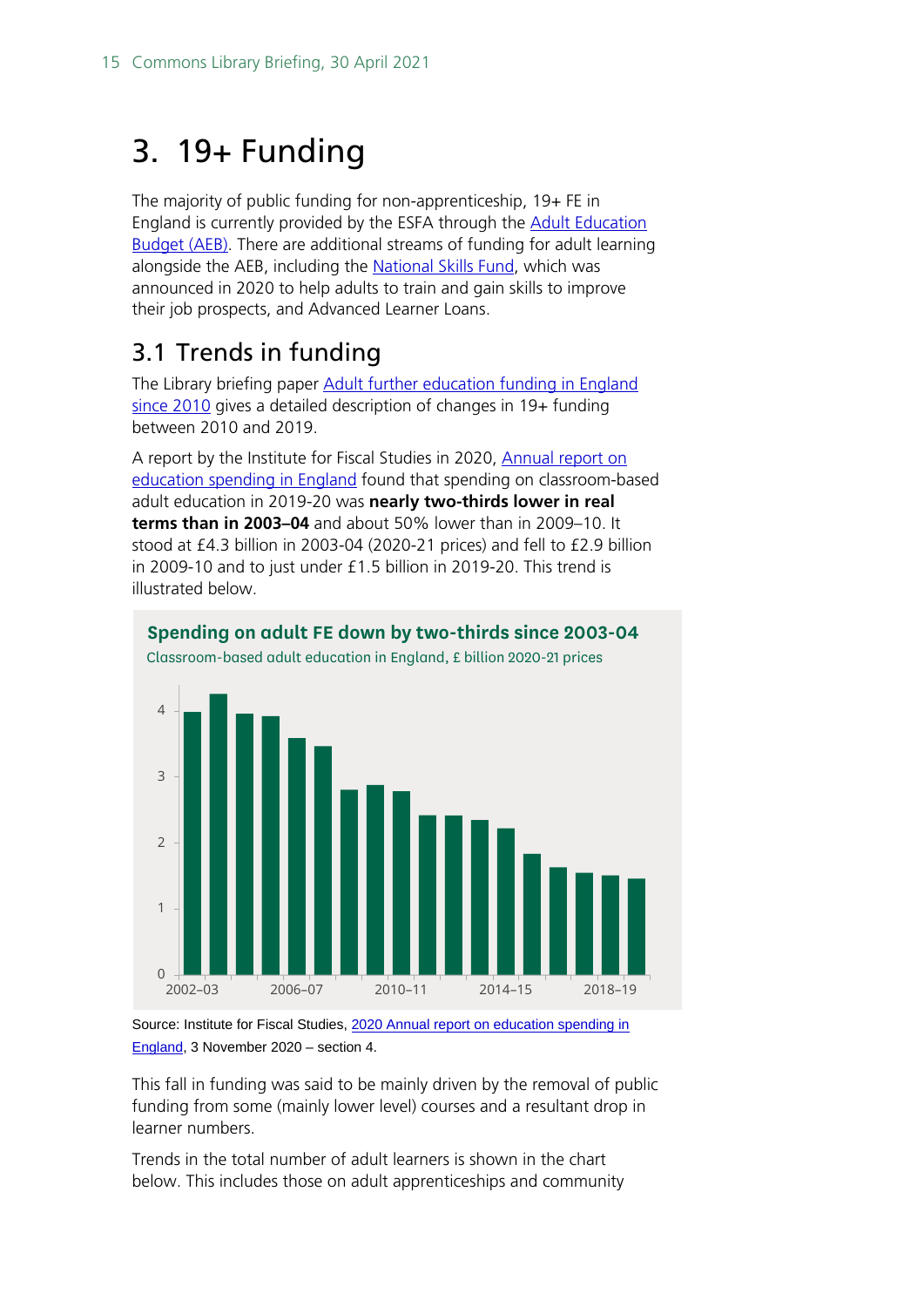learning courses. There is a break in this series,<sup>[18](#page-15-1)</sup> but it is still clear that learner numbers have fallen over time from 4 million in 2005/06 to below 3 million from 2013/14 and below 2 million in the latest figures.

Since 2011/12, the number of learners on classroom-based education and training has fallen by 42%, community learning by 48%, and adult apprenticeships by 5%. The largest fall in numbers by level was in those studying at 'full level 2' (equivalent to 5+ GCSEs), where numbers fell by 82% or around 850,000 between 2011/12 and 20[19](#page-15-2)/20.<sup>19</sup>



Source[: Further education and skills: November 2020,](https://www.gov.uk/government/statistics/further-education-and-skills-november-2020) DfE

This large fall in learner numbers means that funding *per student* will not have fallen to the same extent as total funding. The IFS report did not calculate funding per student in adult (19+) further education.<sup>[20](#page-15-3)</sup>

The authors of the IFS report said "there has also been a large and deliberate shift from classroom-based to apprenticeship training". Spending on apprenticeships increased by 50% in real terms between 2009-10 and 2019-20 to a total of £2.0 billion (2020-21 prices). However, *total* spending on classroom-based adult education, apprenticeships and work-based learning still fell by 35% in real terms between 2009-10 and 2019-20. [21](#page-15-4)

# <span id="page-15-0"></span>3.2 Recent funding announcements

[Budget 2020](https://assets.publishing.service.gov.uk/government/uploads/system/uploads/attachment_data/file/871799/Budget_2020_Web_Accessible_Complete.pdf) committed **£2.5 billion over the course of the parliament** to a new [National Skills Fund](https://www.gov.uk/guidance/national-skills-fund) to improve adult skills in

<span id="page-15-2"></span><span id="page-15-1"></span><sup>&</sup>lt;sup>18</sup> This is thought to have reduced counts of learner numbers by around 2%.<br><sup>19</sup> When the full range or 'width' of course aims a learner is taking are summ

When the full range or 'width' of course aims a learner is taking are summed they are equivalent to five or more GCSEs.

<span id="page-15-4"></span><span id="page-15-3"></span><sup>&</sup>lt;sup>20</sup> Institute for Fiscal Studies, [2020 Annual report on education spending in England,](https://www.ifs.org.uk/publications/15150) 3 November 2020 – section 4. 21 *Ibid*.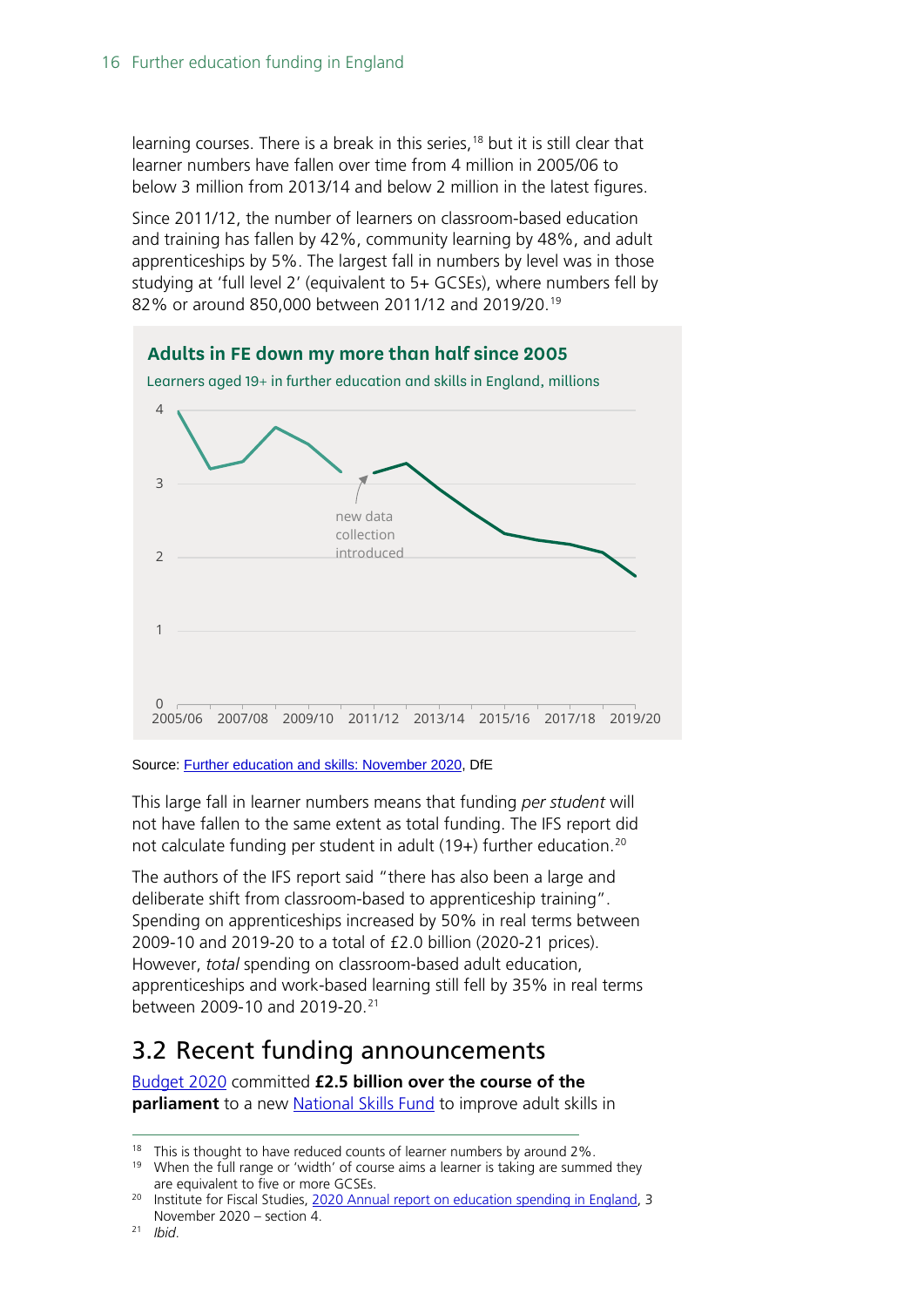England. Earlier funding announcements for adult education were summarised in a [PQ o](https://questions-statements.parliament.uk/written-questions/detail/2020-07-10/72243)n 10 July 2020, which highlighted the AEB, National Skills Fund, and planned capital funding:

We are continuing to invest in education and skills training for adults through the Adult Education Budget (AEB) (£1.34bn in 2019/20 and 2020/21). We will continue to explore options within adult education and will be making decisions on where we may be able to introduce flexibilities to aid the Post-Covid recovery.

[Budget 2020](https://assets.publishing.service.gov.uk/government/uploads/system/uploads/attachment_data/file/871799/Budget_2020_Web_Accessible_Complete.pdf) committed £1.5 billion over five years for capital spending across all of further education in England and a new £2.5 billion National Skills Fund to improve adult skills in England. In June the Government announced that £200 million of the capital funding would be brought forward to 2020-21. [22](#page-16-1)

The Chancellor announced how £375 million from the National Skills Fund would be spent at the [Spending Review in November 2020.](https://www.gov.uk/government/topical-events/spending-review-2020) This included £43 million to expand skills bootcamps and £95 million to support adults in completing a level 3 qualification.

# <span id="page-16-0"></span>3.3 The Adult Education Budget (AEB)

The AEB covers funding for adult education (excluding apprenticeships), community learning, and learner support. It is targeted at groups of learners with low skills, including young adults, unemployed individuals actively seeking work, and employed individuals in receipt of a low wage. It also provides funding for certain subjects, such as English and maths. Eligibility for full funding or co-funding (when the student or their employer must pay part of the costs) is based on an individual's age, their prior educational attainment, and personal circumstances.

Under the Spending Review 2015 settlement, the AEB (comprising the previous non-apprenticeship Adult Skills Budget, plus community learning and discretionary learner support) was set to be held constant in cash terms at £1.5 billion up to 2019-20. However, the Government subsequently decided that a portion of the AEB would be retained centrally to spend on other Department for Education priorities. As a result, the annual AEB was reduced to £1.34 billion from 2016-17 onwards. The AEB remains at **£1.34 billion in 2020/21**.

## Funding allocation

The budget for adult FE is set by the Government, often in an annual skills funding statement or letter. Funding allocations reflect Government priorities for provision. A guidance document on how the ESFA allocates the AEB is available on the ESFA website,  $19+$  funding [allocations.](https://www.gov.uk/guidance/19-funding-allocations) The latest allocations for individual providers are for [2020/21,](https://www.gov.uk/government/publications/funding-allocations-to-training-providers-2020-to-2021) and allocations from [earlier years](https://www.gov.uk/guidance/19-funding-allocations#supporting-documents) are also available online.

### Devolution of the AEB

Guidance on how the AEB is distributed in England is available on GOV.UK at [Adult education budget \(AEB\) devolution,](https://www.gov.uk/government/collections/adult-education-budget-aeb-devolution) and discussed in

<span id="page-16-1"></span><sup>&</sup>lt;sup>22</sup> PO 72243 [Skilled Workers: Coronavirus] 10 July 2020.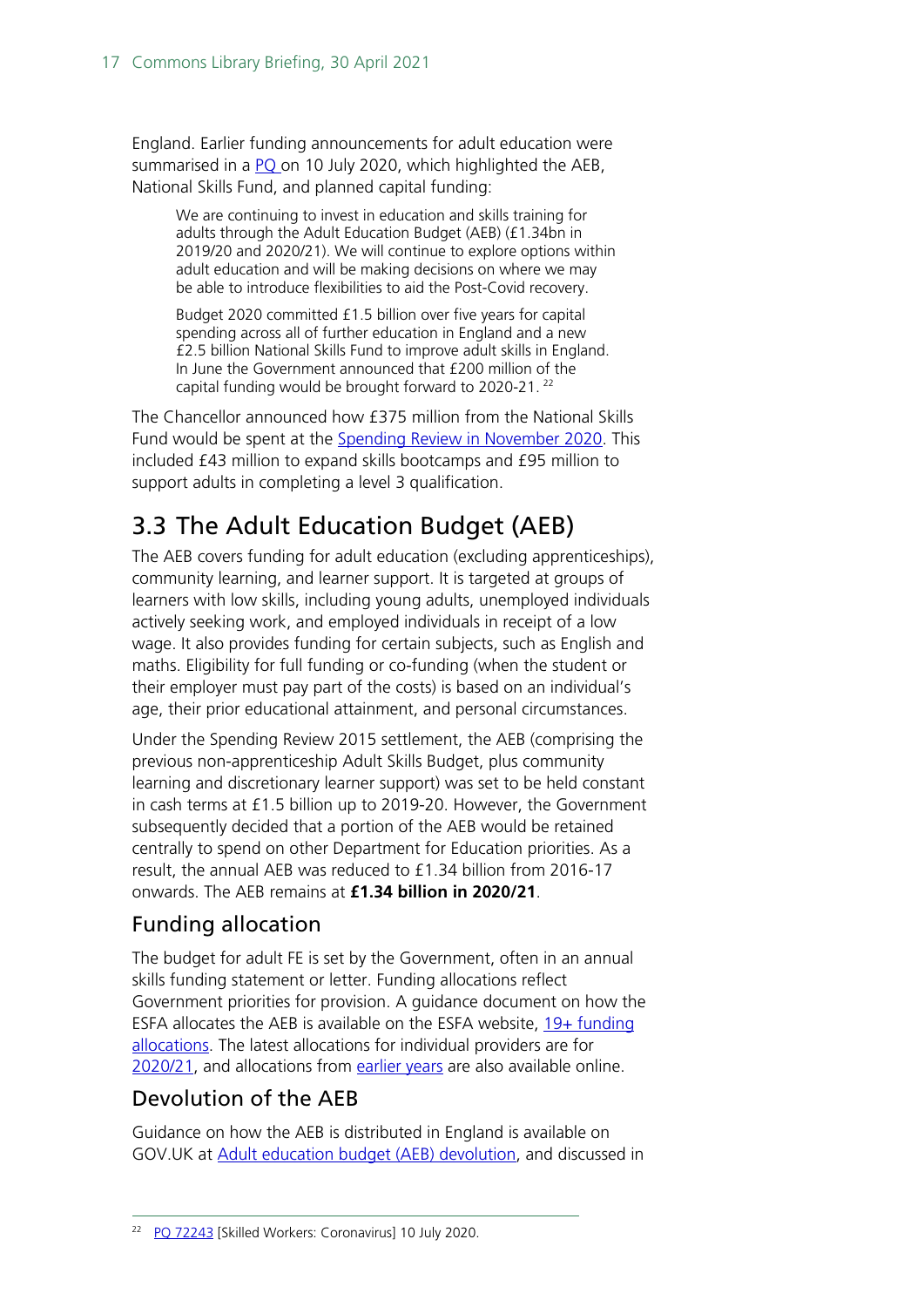the Library briefing [Devolution of the Adult Education Budget,](https://commonslibrary.parliament.uk/research-briefings/cbp-8596/) 19 June 2019.

On 1 August 2019, control over the AEB was transferred to six mayoral combined authorities (MCAs) and the Greater London Authority (GLA). The devolved authorities are:

- Cambridgeshire and Peterborough
- Greater Manchester
- Liverpool City Region
- Tees Valley
- West Midlands
- West of England
- Greater London

On 1 August 2020, North of Tyne also became responsible for administering the AEB, and subject to legislation being in place Sheffield City Region and West Yorkshire will become responsible for administering the AEB from 1 August 2021.

The devolved authorities will be responsible for commissioning and funding AEB provision for learners resident in their areas. In exercising their adult education functions, the devolved areas must have regard to [statutory guidance](https://www.gov.uk/government/publications/exercising-devolved-adult-education-functions) issued by the Secretary of State.

The ESFA remains responsible for funding learners in England that are resident outside of the devolved areas.

### AEB funding methodology

FE providers are allocated AEB funding on an annual basis using a nationally consistent methodology. As a general principle, funding is based on historic delivery of provision and aims to ensure that allocations are in line with what providers can realistically earn from the delivery of education and training that is approved for public funding.

Information on the qualifications and learning approved for funding can be found in the ESFA publication, [ESFA funded adult education budget](https://www.gov.uk/guidance/adult-education-budget-aeb-funding-rules-2020-to-2021)  [\(AEB\): funding and performance management rules 2020 to 2021](https://www.gov.uk/guidance/adult-education-budget-aeb-funding-rules-2020-to-2021) version 6, April 2021.

#### **Formula**

Individual provider allocations are calculated based on a formula that takes into account the type of courses provided, learner numbers, and the demographics of the provider. Details of the funding formula are set out in the ESFA publication, [ESFA Funded Adult Education Budget](https://www.gov.uk/government/publications/adult-education-budget-aeb-funding-rates-and-formula-2020-to-2021)  [Funding Rates and Formula 2020 to 2021,](https://www.gov.uk/government/publications/adult-education-budget-aeb-funding-rates-and-formula-2020-to-2021) January 2021 (pp6-10).

The formula comprises three elements:

• *Rate:* The basis for funding is the rate for the learning aim. The learning aim may be a qualification or other learning activity. Some courses are funded at a higher rate than others. These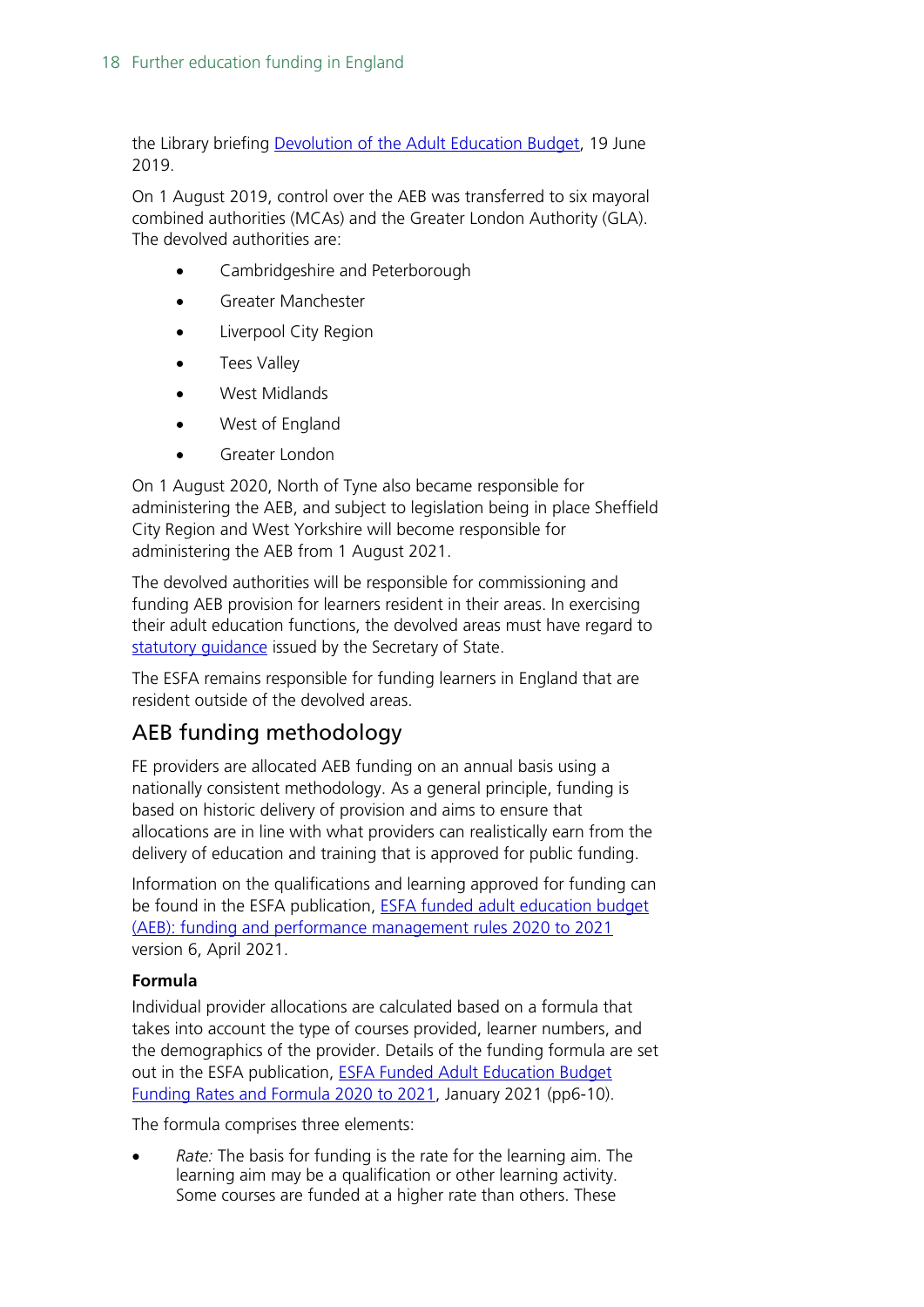programme weightings recognise the relative costs of delivering training in different sectors and subjects.

- *Disadvantage uplift*: This provides extra funding to support the most disadvantaged learners, recognising that they are sometimes more costly to recruit and retain.
- *Area cost uplift*: This reflects the higher cost of delivering training provision in some parts of the country, such as London and the South East.

#### **Learner funding legal entitlements**

Adult learners may qualify to have their FE course fees paid depending on their immigration and residency status, personal circumstances, and on the course they wish to take. Which courses are funded may also differ between devolved and non-devolved areas.

There is, however, a **statutory entitlement** to full funding for certain adult learners. The ESFA document [ESFA funded adult education budget](https://www.gov.uk/guidance/adult-education-budget-aeb-funding-rules-2020-to-2021)  [\(AEB\) funding and performance rules 2020 to 2021](https://www.gov.uk/guidance/adult-education-budget-aeb-funding-rules-2020-to-2021) details the four current legal entitlements for full funding:

ESFA funded AEB includes support for 4 legal entitlements to full funding for eligible adult learners. These entitlements are set out in the [Apprenticeships, Skills and Children Learning Act 2009,](https://www.legislation.gov.uk/ukpga/2009/22/part/4/chapter/1/crossheading/education-and-training-for-persons-aged-19-or-over-etc) and enable eligible learners to be fully funded for the following qualifications:

- English and maths, up to and including level 2, for individuals aged 19 and over, who have not previously attained a GCSE grade 4 (C), or higher,
- first full qualification at level 2 for individuals aged 19 to 23,
- first full qualification at level 3 for individuals aged 19 to 23
- Essential digital skills qualifications, up to and including level 1, for individuals aged 19 and over, who have digital skills assessed at below level 1. [23](#page-18-0)

If an individual meets the legal entitlement eligibility criteria, providers must not charge them any course fees.

### Community learning

The community learning budget was combined into the newly created AEB in 2016, following the 2015 Spending Review settlement. In 2017/18, the community learning budget was **18% (£0.24 billion) of the total £1.34 billion AEB**. [24](#page-18-1)

Adult community learning is primarily managed and delivered by local authorities, general FE colleges, and charities. Most community learning provision is at level 2 (equivalent to GCSE level) or below, including nonformal learning which does not lead to accreditation.

It covers a wide range of areas, such as English, maths, digital skills and English for Speakers of Other Languages (ESOL) qualifications, as well as

<span id="page-18-0"></span><sup>&</sup>lt;sup>23</sup> ESFA, ESFA funded adult education budget (AEB) funding and performance rules [2020 to 2021,](https://www.gov.uk/guidance/adult-education-budget-aeb-funding-rules-2020-to-2021) pp34-36.

<span id="page-18-1"></span><sup>&</sup>lt;sup>24</sup> PO 216425 [Adult Education: Expenditure] 4 February 2019.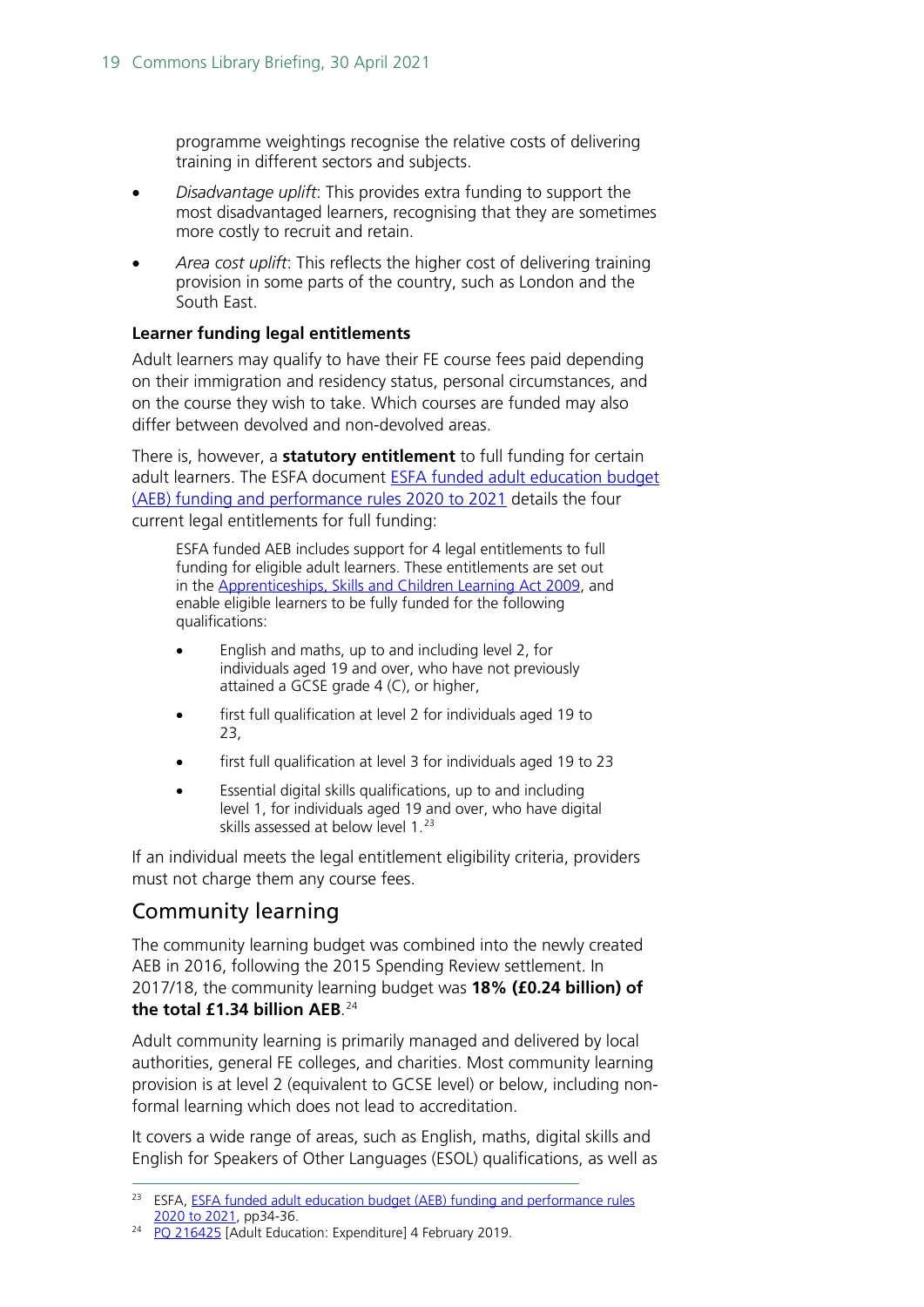learning aimed at developing employability skills and improving wellbeing, family-oriented programmes, and learning for leisure and enjoyment.

Information on Community Learning provision is set out in a spreadsheet on the ESFA website, [Community learning by type, region,](https://www.gov.uk/government/statistical-data-sets/fe-data-library-community-learning)  [and equality and diversity: participation 2005/6 to 2018/19.](https://www.gov.uk/government/statistical-data-sets/fe-data-library-community-learning)

# <span id="page-19-0"></span>3.4 National Skills Fund

The Conservative Party [manifesto](https://assets-global.website-files.com/5da42e2cae7ebd3f8bde353c/5dda924905da587992a064ba_Conservative%202019%20Manifesto.pdf) for the 2019 General Election included a plan for a National Skills Fund (NSF). It was to be worth £3 billion over the next parliament and provide matching funding for individuals and SMEs for high-quality education and training.[25](#page-19-2)

Funding for the NSF in England was announced in **Budget 2020**. The Chancellor then announced [an investment of](https://www.gov.uk/government/topical-events/spending-review-2020) £375 million at the Spending Review in November 2020. This included **£43 million** to expand skills bootcamps and **£95 million** to support adults in completing a level 3 qualification. More details of this expenditure and the courses and leaners eligible for this funding can be found on the DfE's [overview of the National Skills Fund.](https://www.gov.uk/guidance/national-skills-fund) No further spending allocations have been made.

#### **Box 2: Lifetime Skills Guarantee**

On 29 September 2020, the Prime Minister announced a [Lifetime Skills Guarantee,](https://www.gov.uk/government/news/major-expansion-of-post-18-education-and-training-to-level-up-and-prepare-workers-for-post-covid-economy) which is intended to give people the opportunity to train and retrain throughout their lives in order to respond to changing skills needs and employment patterns. The policy currently has two strands financed by the National Skills Fund:

#### **Skills bootcamps**

These are free courses of 12 to 16 weeks for adults aged 19 or over and who are either in work or recently unemployed. They are backed by £43 million from the NSF and cover areas including construction, digital, and technical, giving people the opportunity to build up sector-specific skills and fast-track to an interview with a local employer.

#### **Level 3 offer**

Since 1 April 2021, adults aged 19 and over who do not have a full [level 3 qualification,](https://www.gov.uk/what-different-qualification-levels-mean/list-of-qualification-levels) which is equivalent to an advanced technical certificate or diploma, or A levels, have been able to access [fully](https://www.gov.uk/government/publications/qualifications-in-new-funded-offers)[funded courses on an approved list.](https://www.gov.uk/government/publications/qualifications-in-new-funded-offers) The £95 million is administered either by the ESFA or the Mayoral Combined Authorities and the Greater London Authority depending on whether or not students reside in an area in which the AEB is devolved.

# <span id="page-19-1"></span>3.5 Advanced Learner Loans

Advanced Learner Loans (ALLs) were introduced in 2013/14 for learners aged 24 and older on full level 3 and level 4 courses. They were subsequently extended to learners aged 19-23 on full level 3 and level 4 courses and to all learners aged 19 and older on level 5 and 6 courses.

### **Eligibility**

Eligibility for ALLs depends on the learners age, nationality and residency status, previous study history, and on the level of course to be

<span id="page-19-2"></span><sup>&</sup>lt;sup>25</sup> Get Brexit Done Unleash Britain's Potential. The Conservative and Unionist Party [Manifesto 2019](https://assets-global.website-files.com/5da42e2cae7ebd3f8bde353c/5dda924905da587992a064ba_Conservative%202019%20Manifesto.pdf)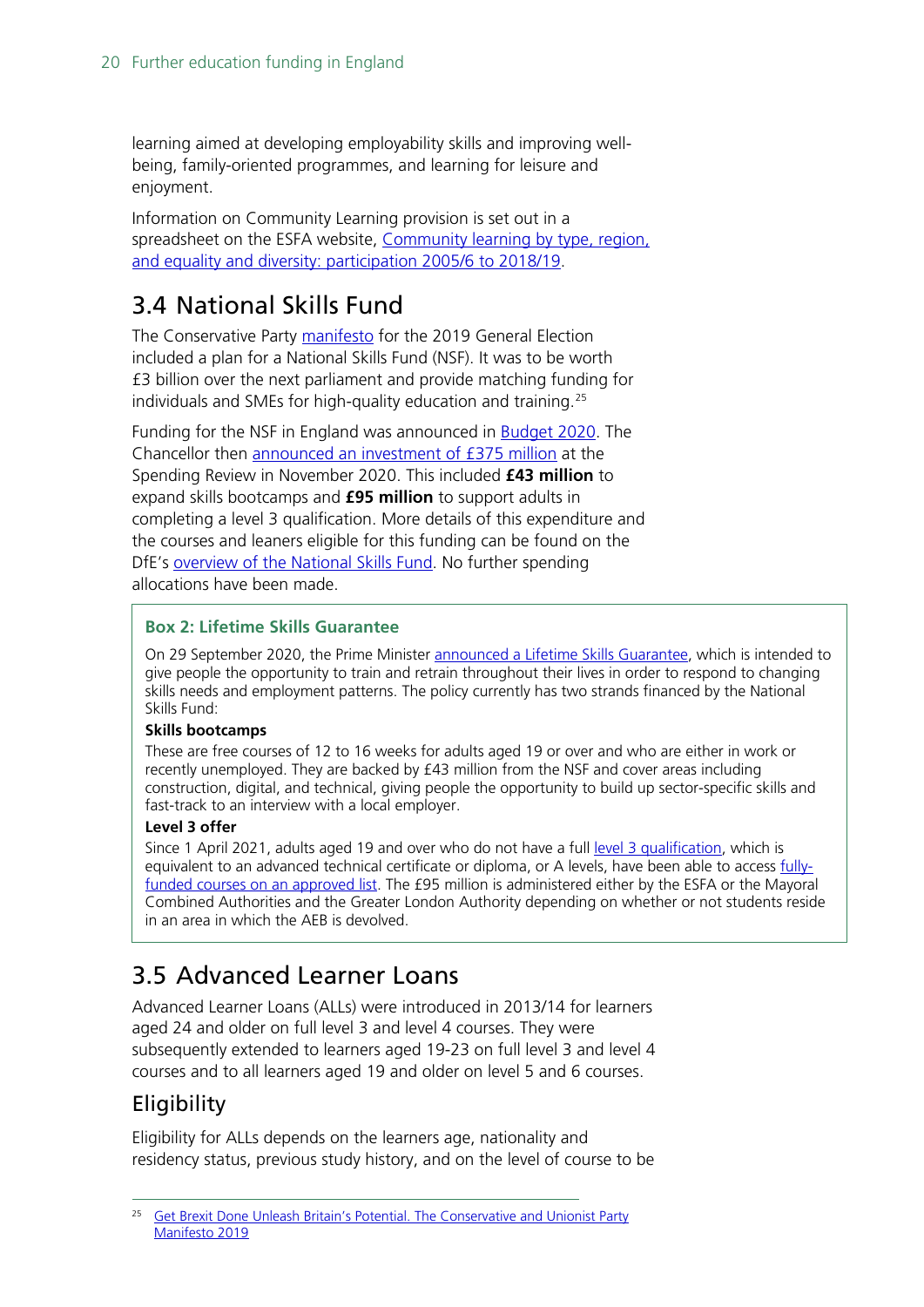taken. Details of eligibility requirements are set out in a Student Finance England publication, [Advanced Learner Loan Guidance 20/21.](https://www.practitioners.slc.co.uk/media/1828/all-guidance-chapter-ay-2020-v20.pdf)

### Costs and take-up

ALLs only cover the costs of course fees. Repayment terms for these loans are the same as for current higher education undergraduate student loans: Advanced Learner Loans for Access to Higher Education Diplomas are written off if the leaner goes on to complete a higher education course. The average loan amount paid per learner was **£2,280 in 2019/20**. [26](#page-20-1)

The table below gives trends in take-up. Uptake of ALLs has fallen in recent years with fewer loans taken out for level 3 courses. The value of loans awarded fell by 23% in cash terms between academic year 2016/17 and 2019/20.

| Advanced tearner toun take-up, England |  |  |  |  |
|----------------------------------------|--|--|--|--|
| 2019/20                                |  |  |  |  |
| Number of learners with loans          |  |  |  |  |
| 86,400                                 |  |  |  |  |
| 9,900                                  |  |  |  |  |
| 95,800                                 |  |  |  |  |
|                                        |  |  |  |  |
| 182.4                                  |  |  |  |  |
|                                        |  |  |  |  |

### **Advanced learner loan take-up, England**

Source[: Further education and skills: November 2020,](https://www.gov.uk/government/statistics/further-education-and-skills-november-2020) DfE

To put these figures in context more than 1 million home higher education students took out student loans in 2019/20 with a total value of almost £17 billion.<sup>[27](#page-20-2)</sup>

The Government forecasts that the value of ALLs will increase modestly from £202 million in (financial year) 2019-20 to £210 million in 2023-24. Only 25% of learners who take out these loans are expected to repay them in full. The Government forecasts that the costs of these loans to the public sector (the so-called 'RAB charge') is 69% of their face value. In other words, the present value of loan repayments is expected to be 31% of the amount taken out.<sup>[28](#page-20-3)</sup> These estimates are subject to considerable uncertainty, especially at present with the economic downturn due to the coronavirus pandemic.

# <span id="page-20-0"></span>3.6 Skills for Jobs White Paper proposals

In January 2021, the Government published a White Paper, [Skills for](https://www.gov.uk/government/publications/skills-for-jobs-lifelong-learning-for-opportunity-and-growth)  [jobs: lifelong learning for opportunity and growth,](https://www.gov.uk/government/publications/skills-for-jobs-lifelong-learning-for-opportunity-and-growth) which contained proposals for reforming the FE sector, simplifying funding streams, and potentially moving to a multi-year funding regime:

<span id="page-20-1"></span><sup>&</sup>lt;sup>26</sup> [Advanced Learner Loans paid in England, Academic Year 2019/20,](https://www.gov.uk/government/statistics/advanced-learner-loans-paid-in-england-ay-201920-aug-to-jul) Student Loans Company

<span id="page-20-3"></span><span id="page-20-2"></span><sup>&</sup>lt;sup>27</sup> [Student Support for Higher Education in England 2020,](https://www.gov.uk/government/statistics/student-support-for-higher-education-in-england-2020) SLC

[Student loan forecasts, England: 2019](https://www.gov.uk/government/statistics/student-loan-forecasts-england-2019-to-2020) to 2020, DfE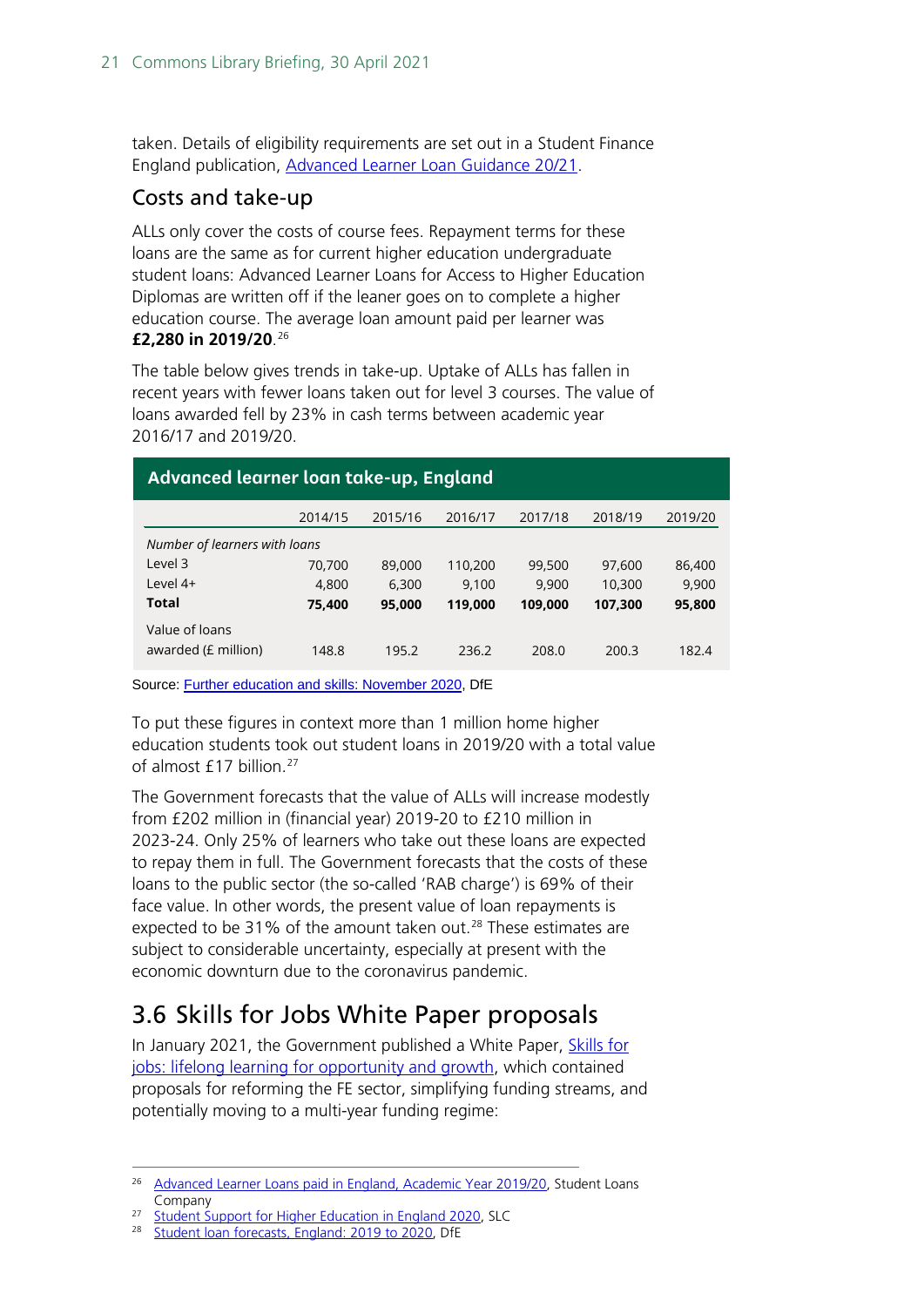We will reform our funding and accountability systems to better support providers in their role, simplifying funding streams and giving providers more autonomy, but holding them to account for the outcomes they deliver. We will develop proposals for consultation in spring 2021 which will set out how we will:

- Simplify and streamline funding for further education to support high-value provision relevant to the labour market.
- Give more certainty to providers over their funding. including considering how we could move to a multi-year funding regime which is more forward-looking.
- Reform our accountability approach, relaxing ringfences and reporting; instead focusing on the outcomes that colleges are delivering to improve progression and respond to employer demand.
- Introduce new accountability structures to underpin delivery of Local Skills Improvement Plans.<sup>[29](#page-21-0)</sup>

### Lifelong Loan Entitlement

The White Paper also stated that a component of the Lifetime Skills Guarantee will be the Lifelong Loan Entitlement (LLE), which "will provide individuals with a loan entitlement to the equivalent of four years' worth of post-18 education to use over their lifetime."[30](#page-21-1) The LLE will be introduced from 2025 for modules at higher technical and degree levels (levels 4 to 6). The Government will consult on the scope and detail of the entitlement in early 2021. [31](#page-21-2)

The White Paper is discussed in more detail in the Library briefing [FE](https://commonslibrary.parliament.uk/research-briefings/cbp-9120/)  white paper: Skills for Jobs: Lifelong Learning for Opportunity and [Growth,](https://commonslibrary.parliament.uk/research-briefings/cbp-9120/) 28 January 2021.

#### **IFS analysis of the White Paper proposals**

A report by the IFS analyzing the Government's adult education proposals [asserted that many key details about the proposals were](https://www.ifs.org.uk/publications/15405) [missing or left to further consultation,](https://www.ifs.org.uk/publications/15405) particularly with regard to what the National Skills Fund would mean in practice.<sup>[32](#page-21-3)</sup>

The IFS also noted that the £2.5 billion spending commitment over the next five years would only reverse about one-third of the cuts to adult education spending over the 2010s.

The report supported the case for reforming the current funding system, which it argued is overly-complex, too focused on the short term, and provides perverse incentives to increase numbers. However, it again noted a lack of detail and firm commitments in the White Paper.<sup>[33](#page-21-4)</sup>

<span id="page-21-1"></span><span id="page-21-0"></span><sup>29</sup> DfE, [Skills for jobs: lifelong learning for opportunity and growth](https://www.gov.uk/government/publications/skills-for-jobs-lifelong-learning-for-opportunity-and-growth)*,* January 2021, p48.

<sup>30</sup> *Ibid.,* p40.

<span id="page-21-2"></span><sup>31</sup> *Ibid.,* p41.

<span id="page-21-3"></span><sup>&</sup>lt;sup>32</sup> IFS[, Big changes ahead for adult education funding? Definitely maybe,](https://www.ifs.org.uk/publications/15405) April 2021, p16.

<span id="page-21-4"></span><sup>33</sup> *Ibid.*, p2.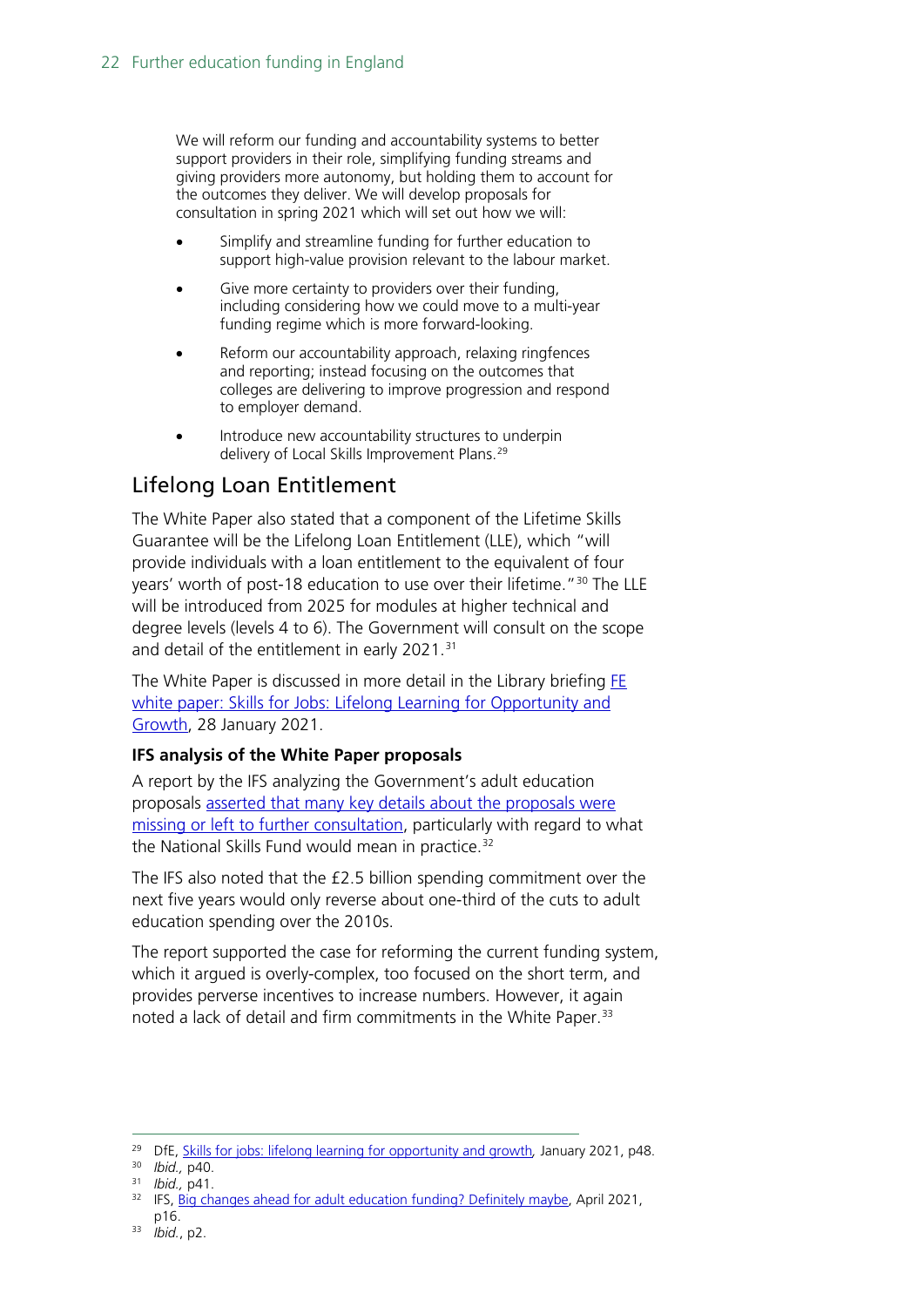# <span id="page-22-0"></span>4. Capital funding

Capital funding is allocated to providers to repair, upgrade, or expand FE buildings, facilities, and equipment.

## <span id="page-22-1"></span>4.1 Recent funding announcements

[Budget 2020](https://assets.publishing.service.gov.uk/government/uploads/system/uploads/attachment_data/file/871799/Budget_2020_Web_Accessible_Complete.pdf) committed **£1.5 billion over five years for capital spending** across all further education sites in England. In June, the Government [announced that £200 million of the capital funding would](https://www.gov.uk/government/news/pm-announces-transformative-school-rebuilding-programme?dm_i=26BG,6XJOW,B1LAK,RVFKO,1)  [be brought forward](https://www.gov.uk/government/news/pm-announces-transformative-school-rebuilding-programme?dm_i=26BG,6XJOW,B1LAK,RVFKO,1) to 2020-21:

The £200m for FE colleges this year brings forward plans announced by the Chancellor at Spring Budget this year for £1.5bn of investment over five years to transform the FE college estate.

This fast tracked activity will further support the government's wider plans to protect jobs and incomes and drive forward the country's economic recovery from the pandemic.<sup>[34](#page-22-3)</sup>

# <span id="page-22-2"></span>4.2 Further Education Capital Transformation Fund (FECTF)

Further education colleges and designated institutions in England are able to apply to the [Further Education Capital Transformation Fund](https://www.gov.uk/government/publications/further-education-capital-transformation-fund) for investment to tackle poor condition across their estates (sixth-form colleges may apply to the DfE's Condition Improvement Fund, see 4.3 below).

The £1.5 billion capital funding commitment made in the Budget 2020 will be delivered through the FECTF. The document **FECTF: Guidance for** [Applicants,](https://www.gov.uk/government/publications/further-education-capital-transformation-fund) which was published by the DfE in January 2021, explains the objectives of the programme:

- to upgrade the FE college estate and to significantly reduce the proportion of FE college estate not fit for purpose or in unsatisfactory condition, ensuring all colleges are excellent places to learn;
- to support the government's further education and technical education reforms including those set out in Skills for Jobs: Lifelong Learning for Opportunity and Growth;
- to ensure FE colleges have the buildings and facilities they need to support the skills needs of their local labour market, building strong relationships with local employers;
- to contribute to local economic regeneration and the levelling up of skills and opportunities across the country;
- to promote optimum space utilisation and more efficient use of facilities;

<span id="page-22-3"></span><sup>&</sup>lt;sup>34</sup> DfE press release, ["PM announces transformative school rebuilding programme"](https://www.gov.uk/government/news/pm-announces-transformative-school-rebuilding-programme?dm_i=26BG,6XJOW,B1LAK,RVFKO,1). 29 June 2020.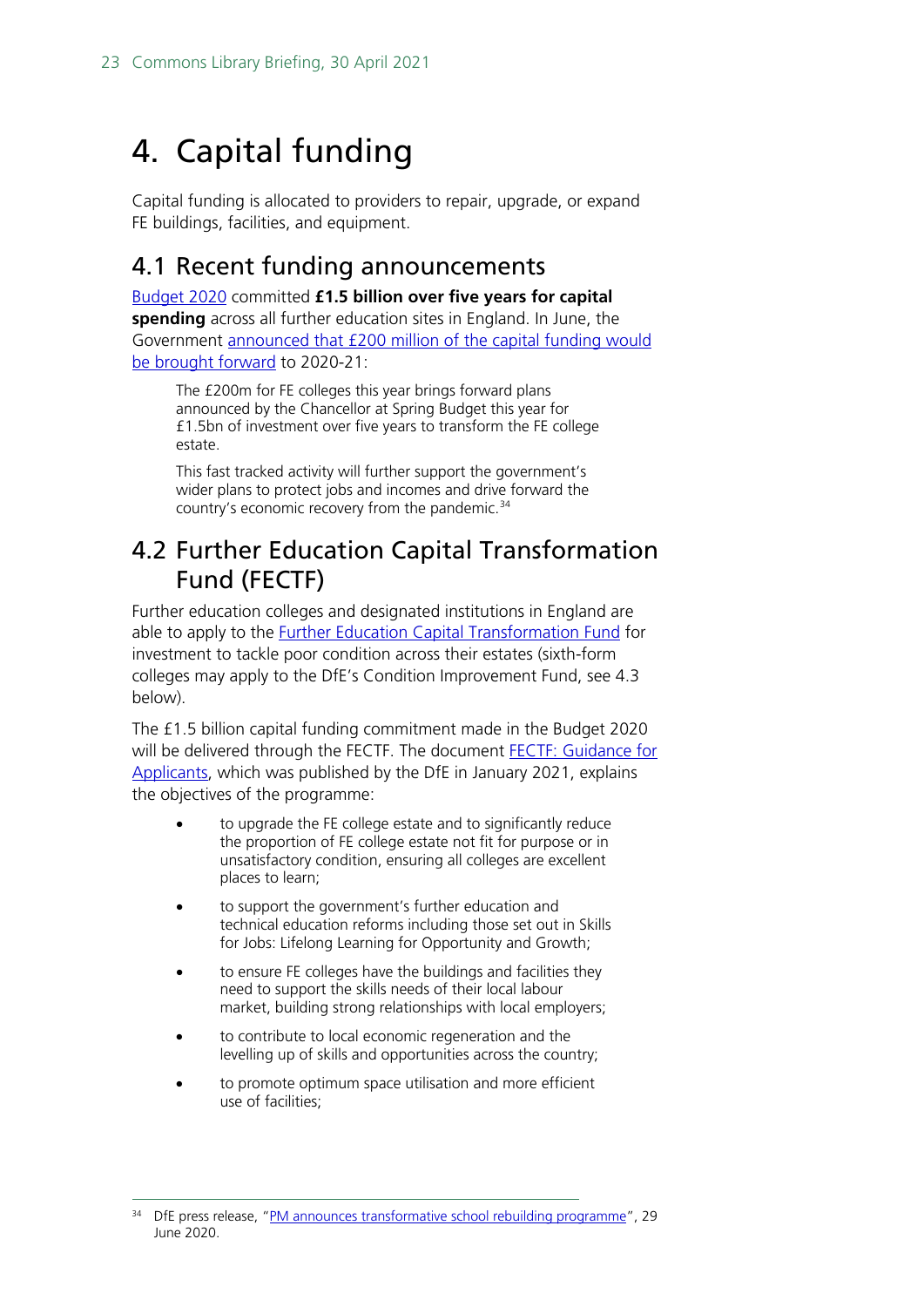to support government objectives on environmental sustainability.<sup>[35](#page-23-0)</sup>

### FECTF allocations

The work of the FECTF programme was outlined in [a written statement](https://hansard.parliament.uk/commons/2021-04-13/debates/21041370000011/FurtherEducationCapitalTransformationFund)  [on 13 April 2021:](https://hansard.parliament.uk/commons/2021-04-13/debates/21041370000011/FurtherEducationCapitalTransformationFund)

The FE capital transformation programme delivers the Government's £1.5 billion commitment to upgrade the FE college and designated institutions' estate in England. It builds on the £200 million further education capital allocation paid in September 2020 to support FE college and designated institutions to undertake immediate remedial works and provide a boost to the economy and the education system.

There are two elements to the FE capital transformation programme. The first element was announced on 21 January 2021, when we launched the open bidding fund to which all FE colleges and designated institutions can bid for larger projects to tackle their condition need and upgrade their estate. We are now announcing the second element today: we will be working in partnership with 16 colleges with some of the highest condition need in the country. High quality buildings and facilities will aid colleges in supporting their students to gain the skills they need to progress and help the economy to grow.[36](#page-23-1)

#### **First phase**

On 19 August 2020, the Education Secretary Gavin Williamson announced [that more than 180 colleges would receive a share](https://www.gov.uk/government/news/colleges-to-receive-200-million-to-transform-their-buildings) of the **£200 million** capital funding brought forward for the year 2020-21.<sup>[37](#page-23-2)</sup> The successful applicants are listed in the document, [Further education](https://www.gov.uk/government/publications/capital-allocations-for-fe-colleges-and-designated-institutions)  [capital allocation,](https://www.gov.uk/government/publications/capital-allocations-for-fe-colleges-and-designated-institutions) 19 August 2020.

#### **Second phase**

A second phase was launched in January 2021, when all colleges and designated institutions were invited to bid for additional funding to help upgrade their campuses. Funding is expected to be awarded in autumn 2021.

#### **Third phase**

On 8 April 2021, it was [announced that the DfE would work](https://www.gov.uk/government/news/sixteen-colleges-to-benefit-from-next-phase-of-fund-to-transform-facilities?utm_source=HOC+Library+-+Current+awareness+bulletins&utm_campaign=3843baf287-Current_Awareness_Social_Policy_I_08-04-2021&utm_medium=email&utm_term=0_f325cdbfdc-3843baf287-103780046&mc_cid=3843baf287&mc_eid=ced9d455a1) in partnership with 16 colleges identified as some of the most in need of capital investment in the country.<sup>[38](#page-23-3)</sup>

More details on the DfE webpage [Capital allocations for FE colleges and](https://www.gov.uk/government/publications/capital-allocations-for-fe-colleges-and-designated-institutions)  [designated institutions.](https://www.gov.uk/government/publications/capital-allocations-for-fe-colleges-and-designated-institutions)

<span id="page-23-0"></span><sup>35</sup> DfE, [Further Education Capital Transformation Fund Guidance for Applicants](https://assets.publishing.service.gov.uk/government/uploads/system/uploads/attachment_data/file/965802/FETF_guidance_for_applicants.pdf)*,*  January 2021, p4.

<span id="page-23-1"></span><sup>36</sup> [HC Deb 13 April 2021 c4WS.](https://hansard.parliament.uk/commons/2021-04-13/debates/21041370000011/FurtherEducationCapitalTransformationFund)

<span id="page-23-2"></span><sup>&</sup>lt;sup>37</sup> DfE press release, ["Colleges to receive £200 million to transform their buildings"](https://www.gov.uk/government/news/colleges-to-receive-200-million-to-transform-their-buildings), 19 August 2020.<br><sup>38</sup> DfE press release, "Sixteen colleges to benefit from next phase of fund to transform

<span id="page-23-3"></span>[facilities"](https://www.gov.uk/government/news/sixteen-colleges-to-benefit-from-next-phase-of-fund-to-transform-facilities?utm_source=HOC+Library+-+Current+awareness+bulletins&utm_campaign=3843baf287-Current_Awareness_Social_Policy_I_08-04-2021&utm_medium=email&utm_term=0_f325cdbfdc-3843baf287-103780046&mc_cid=3843baf287&mc_eid=ced9d455a1), 8 April 2021.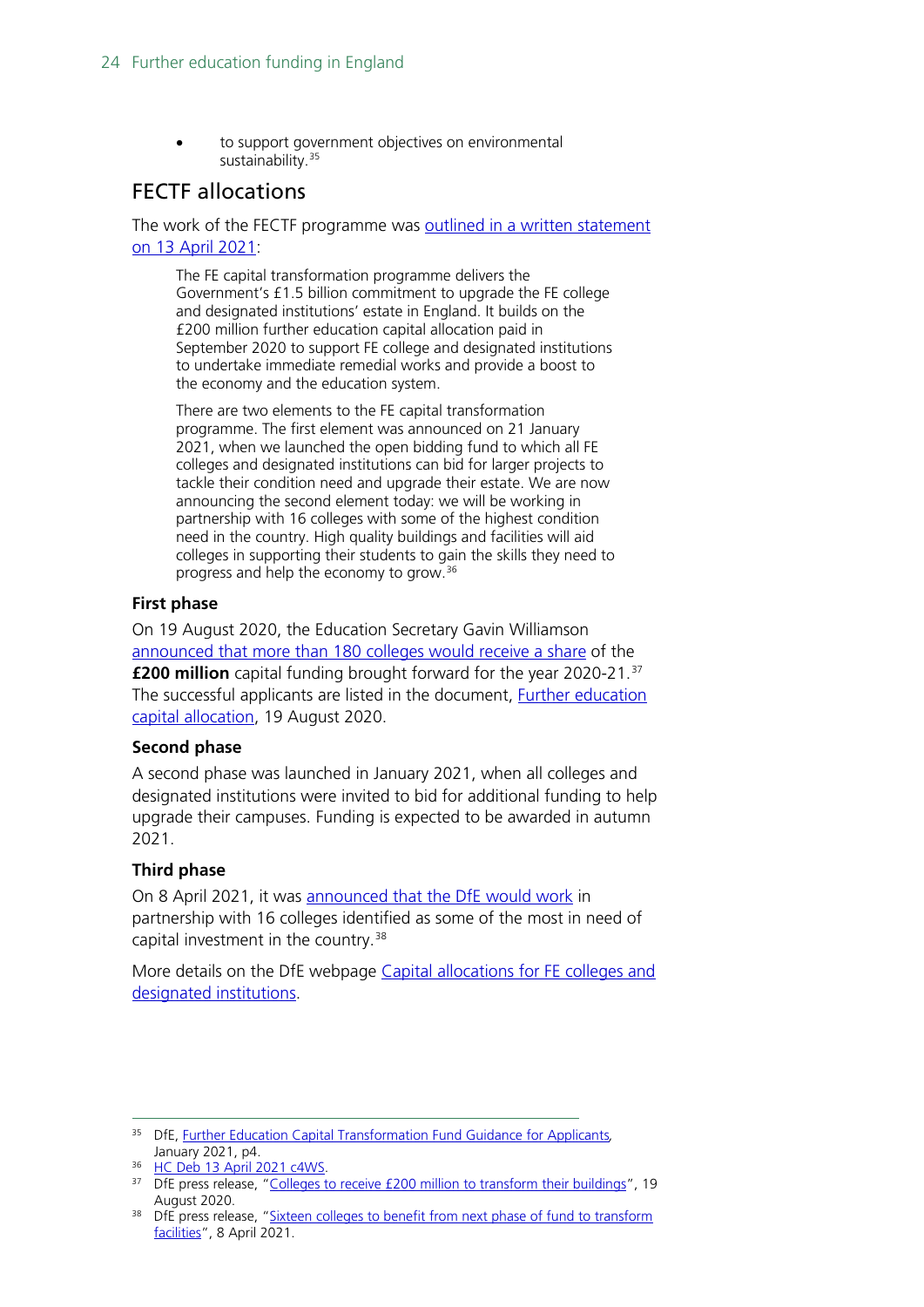# <span id="page-24-0"></span>4.3 Condition Improvement Fund (CIF)

The [Condition Improvement Fund](https://www.gov.uk/guidance/condition-improvement-fund) is an annual bidding round for eligible sixth-form colleges (and academies and voluntary aided schools) to apply for capital funding.

The priority for the fund is to address health and safety issues, building compliance, and poor building condition in order to keep education provider buildings safe and in good working order. The CIF also supports a small number of expansion projects for sixth-form colleges rated good or outstanding by Ofsted that can demonstrate a need to expand. Such projects are expected to either increase the number of admissions or address overcrowding.

The document [Condition Improvement Fund 2021-22:](https://www.gov.uk/guidance/condition-improvement-fund#information-for-cif-applicants-2021-to-2022) Information for [applicants](https://www.gov.uk/guidance/condition-improvement-fund#information-for-cif-applicants-2021-to-2022) explains that bids from applicants with strong governance and good financial management are favoured.<sup>[39](#page-24-2)</sup>

# <span id="page-24-1"></span>4.4 T Level Capital Fund (TLCF)

T Levels have been introduced in phases since 2020 and offer a technical alternative to A Levels. The TLCF was established to support FE providers in acquiring facilities and equipment for the delivery of the qualification. There are two elements to the fund:

- The Specialist Equipment Allocation (SEA)
- The Buildings and Facilities Improvement Grant (BFIG)

More information is available in the DfE document, [Guide to the T Level](https://www.gov.uk/government/publications/t-levels-capital-fund)  [Capital Fund \(TLCF\),](https://www.gov.uk/government/publications/t-levels-capital-fund) January 2021 (updated March 2021).

### TLCF allocations

T Level providers must have either a grade one or two from Ofsted, and 'satisfactory' financial health to be eligible for funding. The terms of capital funding grants require providers to deliver the technical qualifications for 20 years on their premises, or risk having to return any funding they had received.<sup>[40](#page-24-3)</sup>

#### **Wave one**

On 11 July 2019, the first wave of funding was announced. Eleven colleges and schools shared **£8.65 million** to prepare their sites for the delivery of the new technical qualifications from September 2020. The successful applicants are listed in the FE Week article, ["Revealed: 11 T](https://feweek.co.uk/2019/07/11/revealed-the-first-11-colleges-to-win-cash-from-38m-t-levels-capital-fund/)[level colleges sharing £9m to upgrade facilities"](https://feweek.co.uk/2019/07/11/revealed-the-first-11-colleges-to-win-cash-from-38m-t-levels-capital-fund/)*,* 11 July 2019.

#### **Wave two**

Successful applications for wave 2 of the T Levels capital fund were announced on 13 January 2021, and are available at [T Levels capital](https://www.gov.uk/government/publications/t-levels-capital-fund-wave-2-successful-applications)  fund: wave 2 - [successful applications.](https://www.gov.uk/government/publications/t-levels-capital-fund-wave-2-successful-applications) Funding of over **£48 million** was

<span id="page-24-2"></span><sup>&</sup>lt;sup>39</sup> DfE, [Condition Improvement Fund 2021-22: Information for applicants,](https://www.gov.uk/guidance/condition-improvement-fund#information-for-cif-applicants-2021-to-2022) November 2020, p7.

<span id="page-24-3"></span><sup>40</sup> ["Providers risk handing back £38m in next 20 years if they quit T-levels"](https://feweek.co.uk/2019/10/18/providers-risk-handing-back-38m-in-next-20-years-if-they-quit-t-levels/), *FE Week,*  18 October 2019 (accessed 16 April 2021).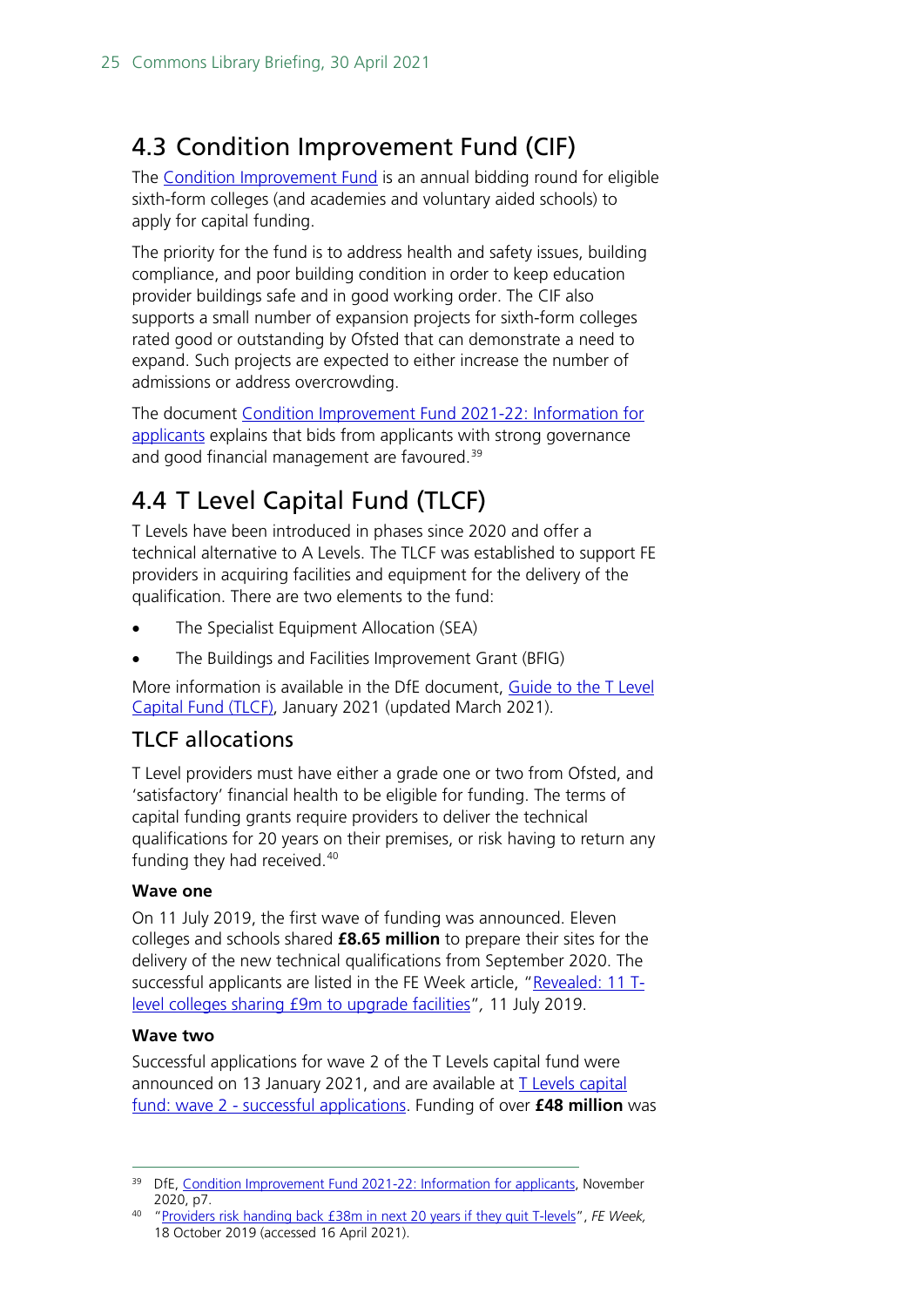awarded for 56 projects across 49 further education colleges, sixth-form colleges and schools.

#### **Wave three**

In January 2021, a third wave of funding was announced with a budget of **£135 million** to support capital projects for T Level delivery from the 2022 to 2023 academic year. $41$ 

# <span id="page-25-0"></span>4.5 Institutes of Technology capital funding

In 2017, the Government Green Paper [Building our Industrial Strategy:](https://www.gov.uk/government/consultations/building-our-industrial-strategy)  set out plans to establish new Institutes of Technology (IoTs) and invest **£170 million in their capital funding**. [42](#page-25-2) IoTs are collaborations between FE providers, universities, and employers and they specialise in delivering higher technical education (at Levels 4 and 5) with a focus on science, technology, engineering and mathematics (STEM) subjects, including engineering, digital, and construction.

The [2021 Skills for Jobs White Paper](https://www.gov.uk/government/publications/skills-for-jobs-lifelong-learning-for-opportunity-and-growth) detailed the Government's progress in rolling out the IoT programme:

The first wave of 12 IoTs is currently being established across the country and we will expand this model further. The Wave Two Competition is expected to conclude in summer 2021 with eight IoTs selected. We will begin to roll out Wave Two IoTs as early as the 2021/22 academic year. By the end of this Parliament, there will be 20 IoTs covering every area of England, making them the 'go-to' providers for higher technical STEM education and training. [43](#page-25-3)

### Funding allocations

On 10 April 2019, then-Education Secretary [Damian Hinds](https://www.gov.uk/government/news/the-first-twelve-institutes-of-technology-announced) announced [the first twelve IoTs](https://www.gov.uk/government/news/the-first-twelve-institutes-of-technology-announced) to share £170 million of Government investment to fund industry-standard facilities and equipment. A spokesperson for the Association of Colleges (AoC) claimed [that more funding would be](https://feweek.co.uk/2019/04/10/revealed-the-winners-and-losers-in-the-170m-institutes-of-technology-competition/)  [needed to address recent deficiencies](https://feweek.co.uk/2019/04/10/revealed-the-winners-and-losers-in-the-170m-institutes-of-technology-competition/) in capital spending:

many more colleges than the successful ones have suffered from capital spending in colleges being at a 20-year low because of reductions in government grants and commercial lending. The £170m for IoTs is welcome but we probably need another 50 or 60 IoTs in the next decade.[44](#page-25-4)

In October 2020, the second wave of funding applications opened to proposals covering Local Enterprise Partnership (LEP) that did not currently have an IoT.<sup>[45](#page-25-5)</sup> Eight new IoTs will be selected and backed by a total of **£120 million**. More information is available in the [Wave two](https://www.gov.uk/government/publications/institutes-of-technology-wave-2-competition-prospectus)  [prospectus.](https://www.gov.uk/government/publications/institutes-of-technology-wave-2-competition-prospectus)

<span id="page-25-1"></span><sup>41</sup> ["DfE launches £135m capital fund for wave three T Level providers"](https://feweek.co.uk/2021/01/13/dfe-launches-135m-capital-fund-for-wave-three-t-level-providers/), *FE Week,* 13 January 2021 (accessed 16 April 2021).

<span id="page-25-2"></span><sup>42</sup> HM Government, [Building our Industrial Strategy: green paper,](https://assets.publishing.service.gov.uk/government/uploads/system/uploads/attachment_data/file/611705/building-our-industrial-strategy-green-paper.pdf) January 2017, pp43- $\Lambda$ 

<span id="page-25-4"></span><span id="page-25-3"></span><sup>43</sup> DfE, [Skills for jobs: lifelong learning for opportunity and growth](https://www.gov.uk/government/publications/skills-for-jobs-lifelong-learning-for-opportunity-and-growth)*,* January 2021, p33. <sup>44</sup> "Revealed: The winners and losers in the £170m Institutes of Technology<br>competition", FE Week, 10 April 2019 (accessed 16 April 2021).

<span id="page-25-5"></span><sup>&</sup>lt;sup>45</sup> DfE, ["Competition opens for new wave of Institutes of Technology"](https://www.gov.uk/government/news/competition-opens-for-new-wave-of-institutes-of-technology), 8 October 2020.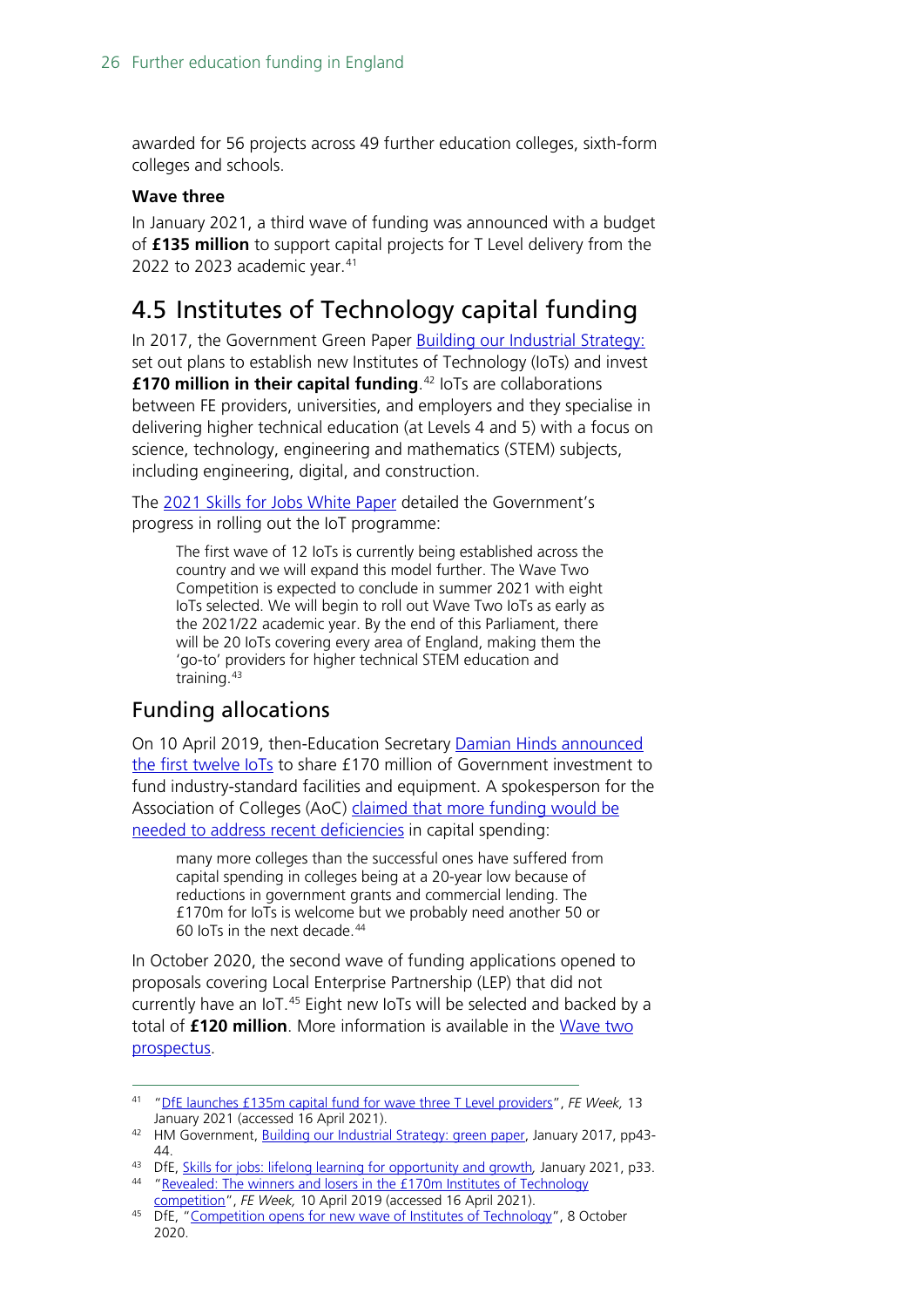## <span id="page-26-0"></span>4.6 Skills for Jobs White Paper proposals

The 2021 [Skills for jobs White Paper](https://www.gov.uk/government/publications/skills-for-jobs-lifelong-learning-for-opportunity-and-growth) included a proposal to "continue to invest in the college estate, to transform facilities and enable highquality provision."[46](#page-26-1)

The White Paper highlighted the capital investment of £200 million in 2020-21, and the further £1.3 billion promised over the coming five years through the FECTF programme. It also noted that £268 million of capital funding had been allocated to support T Level providers in financial years 2019/20, 2020/21 and 2021/22 to ensure that students have access to up-to-date facilities and equipment.<sup>[47](#page-26-2)</sup>

In future years there will be a sharp increase in the number of 16 to 19 year-olds in the population, and the White Paper proposes to target funding for capital projects at FE colleges and sixth-form colleges that can demonstrate an urgent need for increased capacity in the academic year 2022-23.[48](#page-26-3)

<span id="page-26-3"></span><span id="page-26-2"></span>47 *Ibid.,* p59.

<span id="page-26-1"></span><sup>46</sup> DfE, [Skills for jobs: lifelong learning for opportunity and growth](https://www.gov.uk/government/publications/skills-for-jobs-lifelong-learning-for-opportunity-and-growth)*,* January 2021, p11.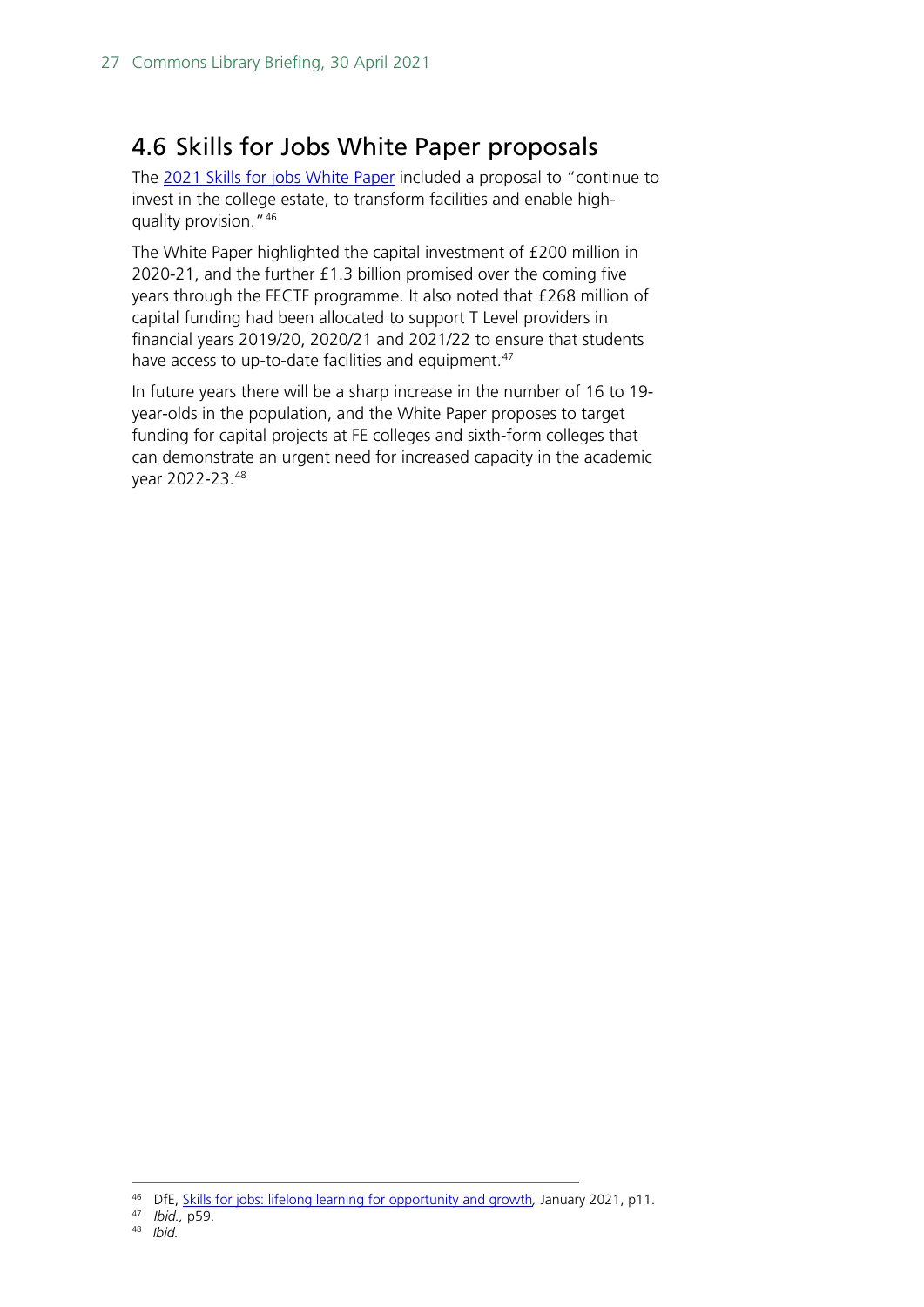# <span id="page-27-0"></span>5. Issues

# <span id="page-27-1"></span>5.1 Colleges' financial health

A National Audit Office (NAO) report published in September 2020 [detailed how the financial health of the college sector remains](https://www.nao.org.uk/wp-content/uploads/2020/09/Financial-sustainability-of-colleges-in-England.pdf) fragile, with funding constraints and uncertainty presenting significant challenges to colleges' financial sustainability. [49](#page-27-2)

On 31 January 2019, a [new college insolvency regime came](https://www.legislation.gov.uk/uksi/2019/138/contents/made) into [effect.](https://www.legislation.gov.uk/uksi/2019/138/contents/made)<sup>[50](#page-27-3)</sup> Aspects of commercial insolvency law now apply to FE providers, meaning that colleges can fail and be put into an insolvency process. In such situations, the DfE can appoint an education administrator with duties to protect the learning provision of students and realise assets for the benefits of creditors. [51](#page-27-4)

A DfE document, Further education bodies: insolvency quidance, explains that the insolvency regime is part of "the Government's coordinated approach to support and intervene to improve financial resilience and quality in colleges.<sup>" 52</sup> The Government's policy on college oversight and intervention is available in the document [College](https://www.gov.uk/government/publications/college-oversight-support-and-intervention)  [Oversight: Support and Intervention,](https://www.gov.uk/government/publications/college-oversight-support-and-intervention) October 2020, and details include:

- a preventative function to identify problems sooner
- extended triggers for early and formal intervention
- a strengthened role for the FE Commissioner to review provision in a local area
- use of independent business reviews to support effective decision making

The NAO report showed that two colleges, Hadlow College and West Kent and Ashford College, had been through the new insolvency process, at a gross cost of nearly £27 million between April 2019 to May 2020. The ESFA expects to receive some money from asset sales..<sup>[53](#page-27-6)</sup>

## Support for colleges in financial difficulty

Between November 2014 and March 2019, FE colleges with severe cashflow problems were able to apply to the ESFA (or its predecessor, the Skills Funding Agency) for Exceptional Financial Support (EFS) to help them maintain services for learners – this scheme closed on 31 March 2019.<sup>[54](#page-27-7)</sup>

The 2020 NAO report noted that 36 colleges received **£253 million** in EFS.[55](#page-27-8) When EFS was introduced it was made clear that all amounts would be repayable, but, at March 2020, less than a quarter of total EFS

<span id="page-27-3"></span><span id="page-27-2"></span><sup>49</sup> NAO, [Financial sustainability of colleges in England,](https://www.nao.org.uk/wp-content/uploads/2020/09/Financial-sustainability-of-colleges-in-England.pdf) September 2020, p8.

<sup>50</sup> [The Further Education Bodies \(Insolvency\) Regulations 2019.](https://hopuk-my.sharepoint.com/personal/boltonpd_parliament_uk/Documents/The%20Further%20Education%20Bodies%20(Insolvency)%20Regulations%202019)

<span id="page-27-4"></span><sup>51</sup> ["What does the new insolvency regime mean for colleges?"](https://feweek.co.uk/2019/01/31/what-does-the-new-insolvency-regime-mean-for-colleges/), *FE Week,* 31 January 2019 (accessed 19 April 2021).

<span id="page-27-5"></span><sup>&</sup>lt;sup>52</sup> DfE, *Further education bodies: insolvency guidance*, January 2020, p5.

<sup>53</sup> NAO, [Financial sustainability of colleges in England,](https://www.nao.org.uk/wp-content/uploads/2020/09/Financial-sustainability-of-colleges-in-England.pdf) pp44-46.

<span id="page-27-7"></span><span id="page-27-6"></span><sup>54</sup> DfE, [College Oversight: Support and Intervention,](https://www.gov.uk/government/publications/college-oversight-support-and-intervention) October 2020, p5.

<span id="page-27-8"></span><sup>55</sup> NAO, [Financial sustainability of colleges in England,](https://www.nao.org.uk/wp-content/uploads/2020/09/Financial-sustainability-of-colleges-in-England.pdf) pp43-44.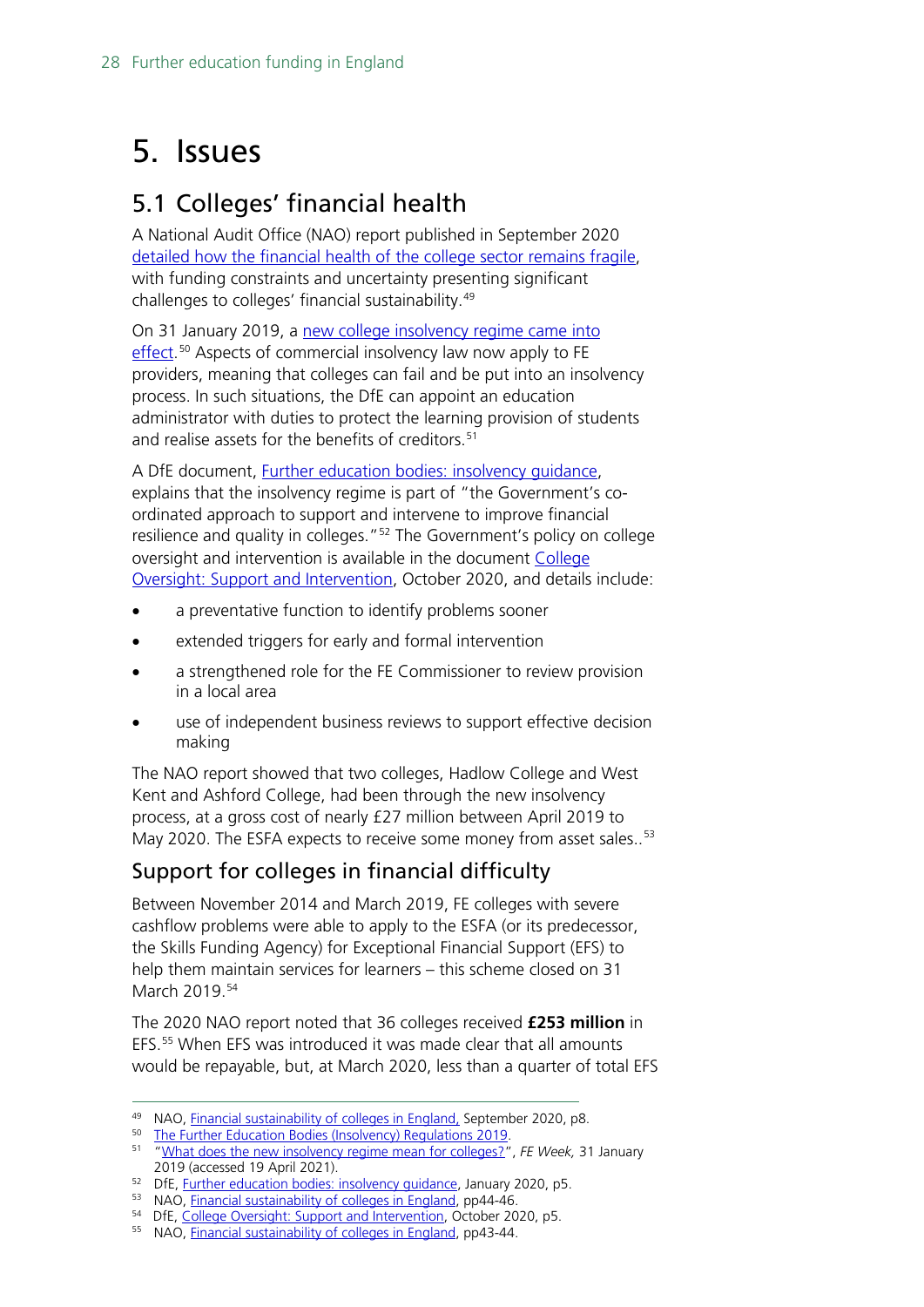(£61.6 million) had been repaid, while nearly £100 million had been recategorized as non-repayable. [56](#page-28-1)

A further **£15 million** was spent between April 2019 to May 2020 to provide emergency funding to five colleges in serious financial difficulty, which the ESFA decided to handle outside the insolvency regime. The report comments that the ESFA is aware of the limitations of the insolvency regime:

The ESFA recognises that, depending on the types of case involved, the cost and effort of handling colleges in education administration mean that it may need to limit the number of colleges in the insolvency regime at any one time. [57](#page-28-2)

The 2021 [Skills for jobs](https://www.gov.uk/government/publications/skills-for-jobs-lifelong-learning-for-opportunity-and-growth) White Paper outlined plans to "overhaul" the funding and accountability rules for the FE sector in order to avoid more bailouts and insolvencies in the future:

We will seek to strengthen powers for the Secretary of State for Education to intervene locally to close or set up college corporations, bring about changes to membership or composition of governing bodies or review leadership, or take other actions where there are long term weaknesses.<sup>[58](#page-28-3)</sup>

# <span id="page-28-0"></span>5.2 Covid-19 impact on colleges

Three Library briefings discuss the impact that the Covid-19 pandemic has had on the FE sector:

- [Coronavirus: Update implications for the further and higher](https://researchbriefings.files.parliament.uk/documents/CBP-8908/CBP-8908.pdf)  [education sectors,](https://researchbriefings.files.parliament.uk/documents/CBP-8908/CBP-8908.pdf) 21 May 2020
- [Coronavirus: Easing lockdown restrictions in FE and HE in](https://researchbriefings.files.parliament.uk/documents/CBP-8932/CBP-8932.pdf)  [England,](https://researchbriefings.files.parliament.uk/documents/CBP-8932/CBP-8932.pdf) 2 September 2020.
- [Coronavirus: HE/FE return to campus in England 2021,](https://commonslibrary.parliament.uk/research-briefings/cbp-9142/) 16 April 2021.

### Impact on FE finances

The IFS have [speculated the economic downturn caused by the Covid-](https://www.ifs.org.uk/publications/15150)[19 pandemic could lead to an increase in student numbers](https://www.ifs.org.uk/publications/15150) in colleges and sixth forms, due to reductions in apprenticeship, training, and employment opportunities.<sup>[59](#page-28-4)</sup>

Since the national funding formula used by the ESFA relies on student numbers from previous years, planned increases in spending per student may in fact be eroded in real terms by any growth in student numbers in 2021 and beyond.

### Catch-up funding

In June 2020, colleges were left out of a £1 billion Covid-19 "catch-up" package aimed at tackling the impact of lost teaching time in schools,

<sup>56</sup> *Ibid.*

<span id="page-28-2"></span><span id="page-28-1"></span><sup>57</sup> *Ibid.,* p45.

<span id="page-28-3"></span><sup>58</sup> DfE, [Skills for jobs: lifelong learning for opportunity and growth](https://www.gov.uk/government/publications/skills-for-jobs-lifelong-learning-for-opportunity-and-growth)*,* January 2021, pp53-54.

<span id="page-28-4"></span><sup>&</sup>lt;sup>59</sup> Institute for Fiscal Studies, [2020 Annual report on education spending in England,](https://www.ifs.org.uk/publications/15150) 3 November 2020 – section 4.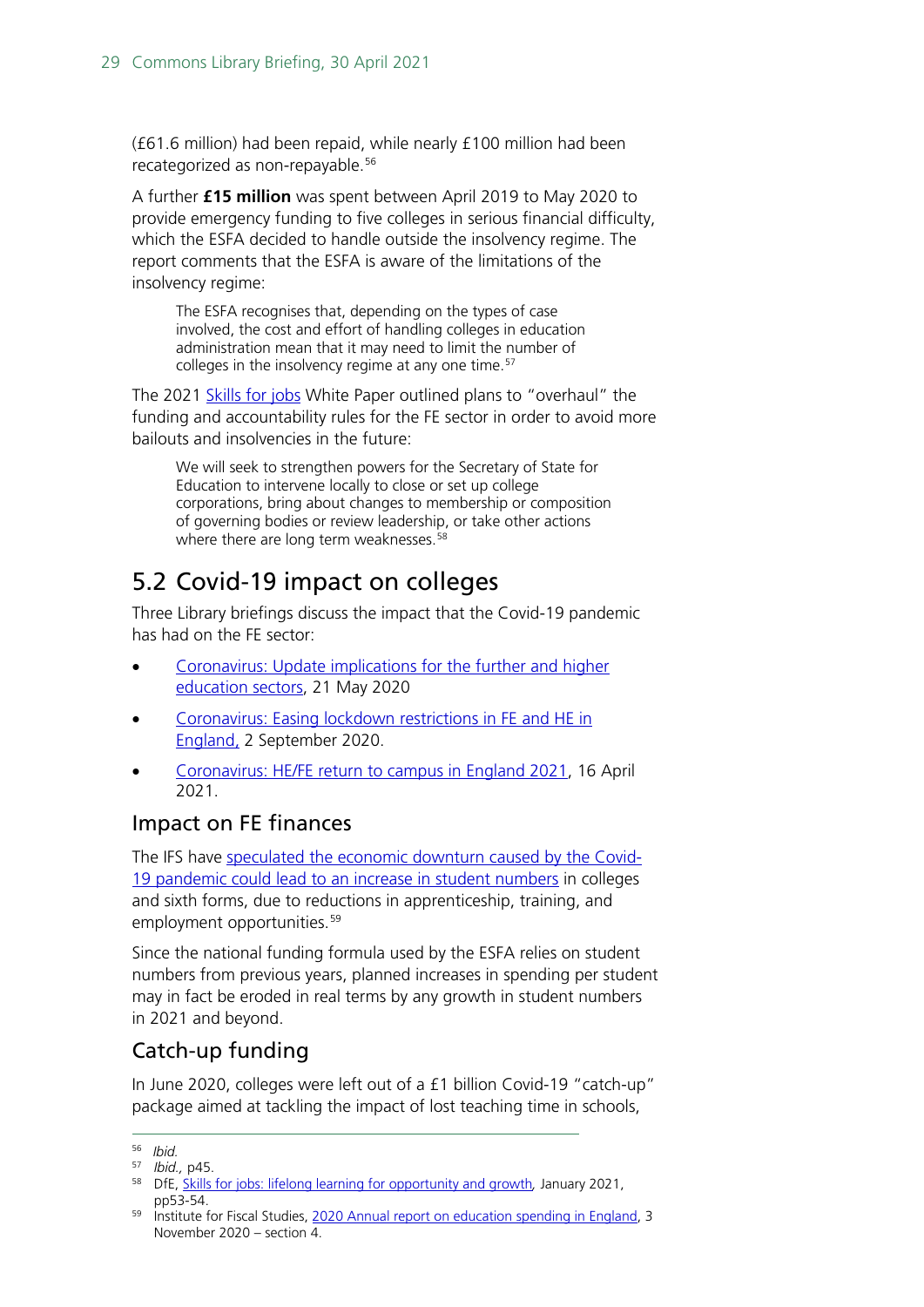despite FE providers initially appearing to have been included in the Government's plans.<sup>[60](#page-29-0)</sup>

In July 2020, the Government [announced a £96 million 16-to-19 tuition](https://www.gov.uk/guidance/16-to-19-funding-16-to-19-tuition-fund)  [fund,](https://www.gov.uk/guidance/16-to-19-funding-16-to-19-tuition-fund) which would be paid for out of the £350 million National Tutoring Programme. The funding is being provided to support small group tuition for 16 to 19 students.<sup>[61](#page-29-1)</sup> Providers will receive £150 for each fulltime student without GCSE grade 4 or above in English and/or maths.

#### **Education Policy Institute report analysis**

On 18 February 2021, the Education Policy Institute (EPI) published a report [comparing the catch-up programmes](https://epi.org.uk/publications-and-research/reopening-catch-up-support-uk/) established by the different administrations across the UK.

It found that while the funding committed at that point in England and Scotland was the most generous on a per pupil basis, the catch-up programmes of Wales and Northern Ireland were far better targeted at their most disadvantaged pupils. The report concluded that "at present, the overall scale of these catch-up plans seems insufficient and modest as compared with the scale of the problems."<sup>[62](#page-29-2)</sup>

[Responding to the report,](https://www.fenews.co.uk/fevoices/63506-new-report-compares-the-education-catch-up-plans-of-the-four-uk-nations) Chief Executive of the AoC, David Hughes, said:

Centrally planned initiatives such as the National Tutoring Programme for school-aged children don't work so well for many post-16 students who need specialist learning to support their progression into employment or further study. A range of provision including access to practical learning settings, catch-up and support for personal development and wellbeing will be required. Colleges should have the flexibility to decide who needs support, what they need and how best to provide it because the disruption will have affected different students in varying ways.<sup>[63](#page-29-3)</sup>

On 24 February 2021, the Government [announced a £102 million](https://www.gov.uk/government/news/new-education-recovery-package-for-children-and-young-people)  [extension](https://www.gov.uk/government/news/new-education-recovery-package-for-children-and-young-people) of the 16-19 Tuition Fund for a further year.<sup>[64](#page-29-4)</sup>

### AEB reconciliation threshold: funding 'clawback'

DfE policy requires that ESFA grant-funded colleges and local authorities with an allocation for the AEB (for adult skills, including non-formula funded community learning and 19-24 traineeships), or the Advanced Learner Loan Bursary fund, are liable for returning unspent funds if they do not meet a threshold for delivery set by the ESFA. This is normally 97% and 100% respectively.

<span id="page-29-0"></span><sup>&</sup>lt;sup>60</sup> "Treasury excluded colleges from £1bn catch-up fund just hours before DfE [announcement"](https://feweek.co.uk/2020/06/23/treasury-excluded-colleges-from-1bn-catch-up-fund-just-hours-before-dfe-announcement/), *FE Week,* 23 June 2020 (accessed 16 April 2021).

<span id="page-29-1"></span><sup>61</sup> ["Study staff, pastoral care, peer mentoring: spending the tuition fund"](https://feweek.co.uk/2020/11/06/study-staff-pastoral-care-peer-mentoring-spending-the-tuition-fund/), *FE Week,* 6 November 2020 (accessed 16 April 2021).

<span id="page-29-2"></span><sup>62</sup> Education Policy Institute, *[Education reopening and catch-up support across the UK,](https://epi.org.uk/publications-and-research/reopening-catch-up-support-uk/)*  18 February 2021, p43.

<span id="page-29-3"></span><sup>63</sup> ["New EPI report compares the education catch up plans of the four UK nations"](https://www.fenews.co.uk/fevoices/63506-new-report-compares-the-education-catch-up-plans-of-the-four-uk-nations), *FE News,* 18 February 2021 (accessed 16 April 2021).

<span id="page-29-4"></span><sup>&</sup>lt;sup>64</sup> DfE press release, "New education recovery package for children and young [people"](https://www.gov.uk/government/news/new-education-recovery-package-for-children-and-young-people), 24 February 2021.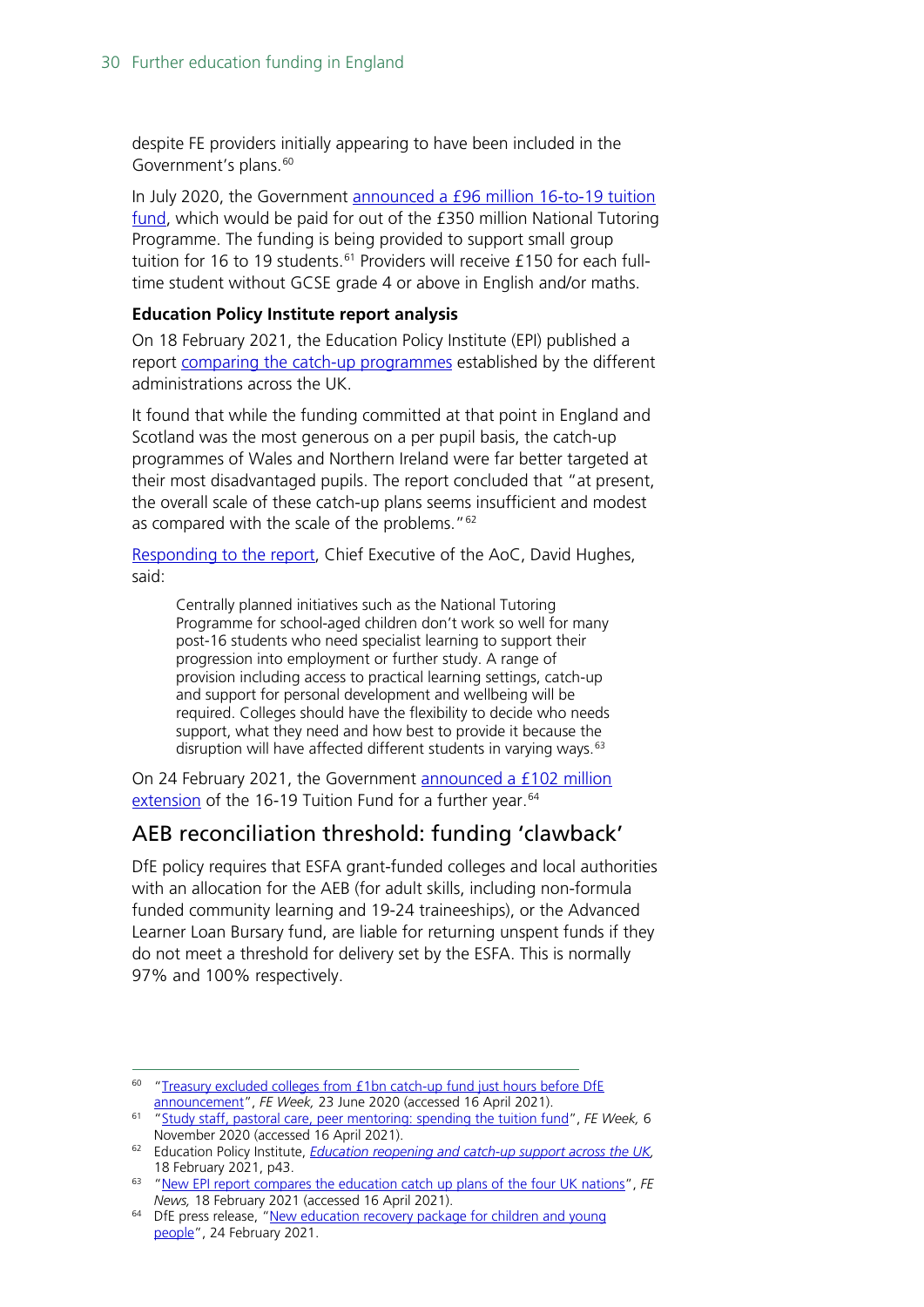#### **2019/20**

In 2019/20, the ESFA initially said that they would "not carry out the final reconciliation for grant funded providers in receipt of ESFA funded AEB" due to the impact of the pandemic. However, the agency later set [a threshold of 68](https://www.gov.uk/government/news/lower-reconciliation-threshold-for-esfa-grant-funded-providers?utm_medium=email&utm_campaign=govuk-notifications&utm_source=d8620447-7d6a-4ee8-8ed2-8eb3570b082f&utm_content=immediately) per cent, unless providers could submit a business case to justify why they should not be penalised for under delivery. [65](#page-30-0)

#### **2020/21**

In 2020/21, the ESFA set [a higher threshold of 90](https://www.gov.uk/government/news/lower-reconciliation-threshold-for-esfa-grant-funded-providers?utm_medium=email&utm_campaign=govuk-notifications&utm_source=d8620447-7d6a-4ee8-8ed2-8eb3570b082f&utm_content=immediately) per cent, meaning that only colleges which had hit 90 per cent of their delivery would be able to keep 100 per cent of their funding. The agency justified their decision by highlighting the successful remote delivery of many providers:

We acknowledge the situation is still difficult for providers, but our latest data shows that a threshold of 90% is a fair representation of grant funded providers' average delivery. We also know that many grant funded providers have been able to continue remote delivery very successfully during lockdown, having built on the experience of 2019 to 2020 to establish effective contingency arrangements to manage COVID-19 restrictions.<sup>[66](#page-30-1)</sup>

In a letter to the Education Secretary, the Chief Executive of the AoC David Hughes [warned that the 90 per cent](https://www.aoc.co.uk/news/government%E2%80%99s-recovery-plans-in-jeopardy-because-cuts-adult-training-funds?utm_source=HOC+Library+-+Current+awareness+bulletins&utm_campaign=0c78e373c3-Current_Awareness_Social_Policy_E_16-04-2021&utm_medium=email&utm_term=0_f325cdbfdc-0c78e373c3-104017050&mc_cid=0c78e373c3&mc_eid=70da77b5ba) threshold may lead to colleges having to cut courses and make large numbers of redundancies. The letter provides examples of colleges that would suffer a significant financial impact if they had to repay funding for not delivering provision. [67](#page-30-2)

On 12 April 2021, the Minister for Apprenticeships and Skills stated in response to a PQ that the 90 [per cent reconciliation](https://questions-statements.parliament.uk/written-questions/detail/2021-04-12/179245) threshold was the [final position of the ESFA](https://questions-statements.parliament.uk/written-questions/detail/2021-04-12/179245) and, unlike the previous year, there would be no business case process for providers facing the prospect of having to repay funding.

#### **Rachael Maskell, 12 April 2021**

To ask the Secretary of State for Education, with reference to the disruption to higher education as a result of the covid-19 outbreak, what plans his Department has to review the Education and Skills Funding Agency's proposals to clawback adult skills funding from colleges in the event that they miss their 2020-21 academic year targets by more than 10 per cent.

#### **Gillian Keegan, 15 April 2021**

We are lowering the reconciliation threshold of Education and Skills Funding Agency grant funded Adult Education Budget (AEB) - adult skills including non-formula funded community learning and 19-24 Traineeships - and Advanced Learner Loan Bursary fund providers for 2020 to 2021, from 97% and 100% respectively to 90%.

<span id="page-30-0"></span><sup>65</sup> ["ESFA refuses to rule out funding clawback for 'under delivery'"](https://feweek.co.uk/2020/09/30/esfa-refuses-to-rule-out-funding-clawback-for-under-delivery/), *FE Week,* 30

<span id="page-30-1"></span><sup>&</sup>lt;sup>66</sup> ESFA, [Lower reconciliation threshold for ESFA grant funded providers,](https://www.gov.uk/government/news/lower-reconciliation-threshold-for-esfa-grant-funded-providers?utm_medium=email&utm_campaign=govuk-notifications&utm_source=d8620447-7d6a-4ee8-8ed2-8eb3570b082f&utm_content=immediately) 22 March 2021.

<span id="page-30-2"></span> $67$  AoC press release, "Government's recovery plans in jeopardy because of cuts to [adult training funds"](https://www.aoc.co.uk/news/government%E2%80%99s-recovery-plans-in-jeopardy-because-cuts-adult-training-funds?utm_source=HOC+Library+-+Current+awareness+bulletins&utm_campaign=0c78e373c3-Current_Awareness_Social_Policy_E_16-04-2021&utm_medium=email&utm_term=0_f325cdbfdc-0c78e373c3-104017050&mc_cid=0c78e373c3&mc_eid=70da77b5ba), 15 April 2021.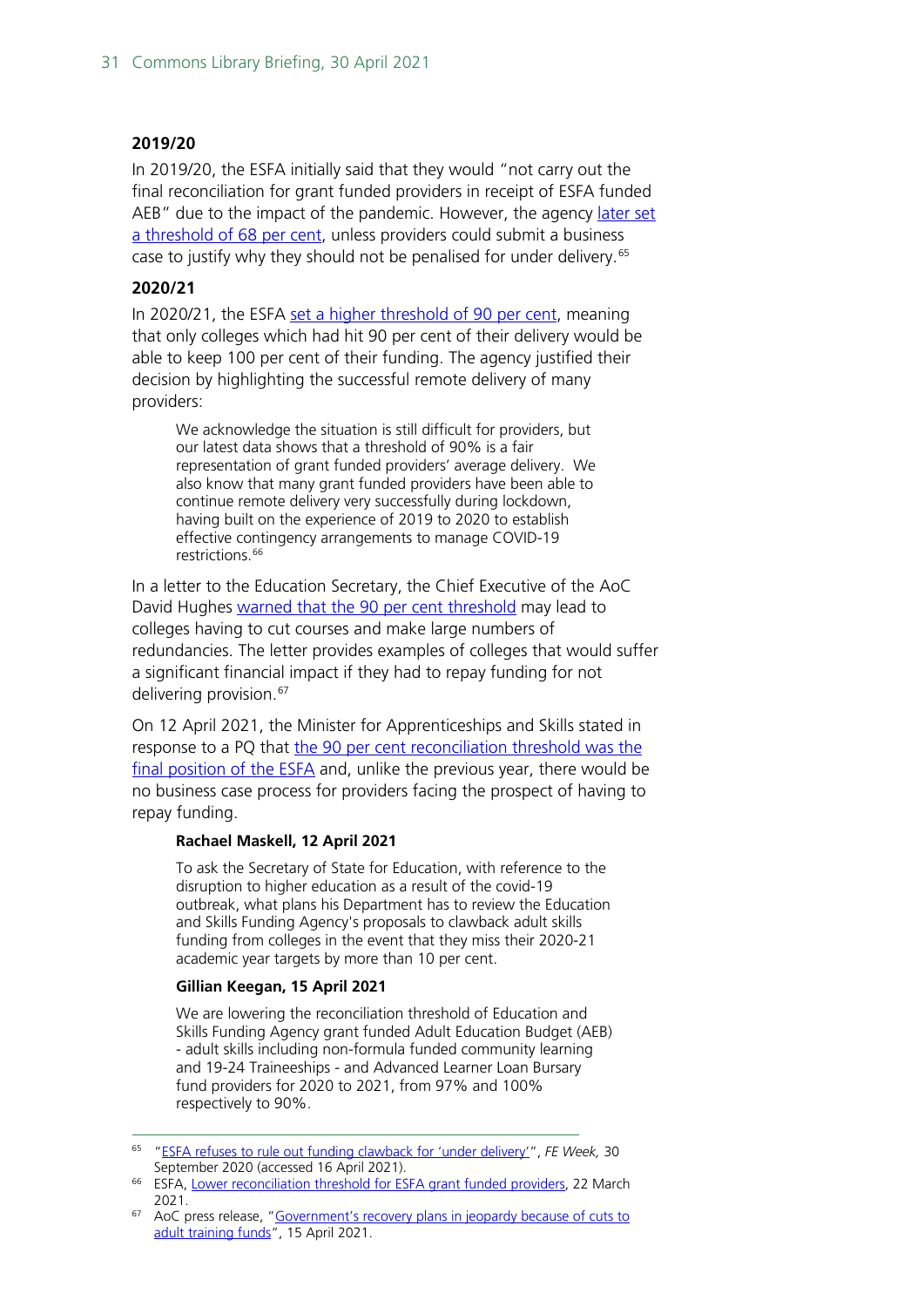The allocations for COVID-19 Skills Offer, including funding for the new level 3 adult offer, are ringfenced and the reconciliation threshold for under-delivery of this provision will remain at 97%.

Our primary aim is to support providers to continue to deliver as much quality provision as possible, including above the 90% threshold, whether that be face-face where permitted, online or otherwise remotely, and including subcontracting (for AEB-funded provision only) where that is in line with our subcontracting conditions set out in the rules and contracts.

We acknowledge the situation is still difficult for providers but equally we know that many providers have been able to deliver remotely during lockdown very successfully and the return to face-to-face learning should enhance further providers' ability to deliver.

This 90% threshold is the final position for the 2020-21 academic year and will not be subject to change. There will not be a business case process. In areas where the AEB has been devolved, Mayoral Combined Authorities and the Greater London Authority are responsible for considering any provider flexibilities in their areas $68$ 

# <span id="page-31-0"></span>5.3 Funding for a post-Covid economy

In October 2019, the Industrial Strategy Council published a research paper that argued there will be ["acute shortages of specialist skills in](https://industrialstrategycouncil.org/uk-skills-mismatch-2030-research-paper)  [STEM and health services by 2030.](https://industrialstrategycouncil.org/uk-skills-mismatch-2030-research-paper)"<sup>[69](#page-31-2)</sup> It has since been asserted that the need to upskill and reskill the UK workforce has become even more pressing due to the economic impact of the Covid-19 pandemic.

On 10 June 2020, the Association of Employment and Learning Providers (AELP) [asked for a one-off £8.6bn post-pandemic skills](https://www.aelp.org.uk/news/news/press-releases/86bn-skills-package-needed-to-boost-the-post-pandemic-economy/)  [package](https://www.aelp.org.uk/news/news/press-releases/86bn-skills-package-needed-to-boost-the-post-pandemic-economy/) comprising:

- £3bn for Adult Education Budget (includes proposed adult traineeships)
- £1.5bn for apprenticeships
- £0.45bn for 16 to 18-year-old programmes (includes 16-18 traineeships)
- £3.6bn wage subsidy for apprenticeships for 16 to 24 year olds.

The AELP argued that rather than finance its planned National Skills Fund, the Government should instead channel funding into a significant increase of the AEB to help tackle mass unemployment and support vital reskilling for those who have remained in work.<sup>[70](#page-31-3)</sup>

On 18 June 2020, the Association of Colleges published a report, [Rebuild: A skills led recovery plan,](https://feweek.co.uk/wp-content/uploads/2020/06/REBUILD-A-skills-led-recovery-plan-full-doc-FINAL.pdf) warning of:

• Increased demand for college places as high unemployment crowds young people out of the labour market

<span id="page-31-1"></span><sup>&</sup>lt;sup>68</sup> [PQ 179245](https://questions-statements.parliament.uk/written-questions/detail/2021-04-12/179245) [Adult Education: Finance] 12 April 2021.

<span id="page-31-2"></span><sup>&</sup>lt;sup>69</sup> Industrial Strategy Council, <u>UK Skills Mismatch 2030</u>, October 2019, p28.

<span id="page-31-3"></span><sup>70</sup> ["AELP calls for one-off £8.6bn post-pandemic skills package"](https://feweek.co.uk/2020/06/10/aelp-calls-for-one-off-8-6bn-post-pandemic-skills-package/), *FE Week*,10 June 2020.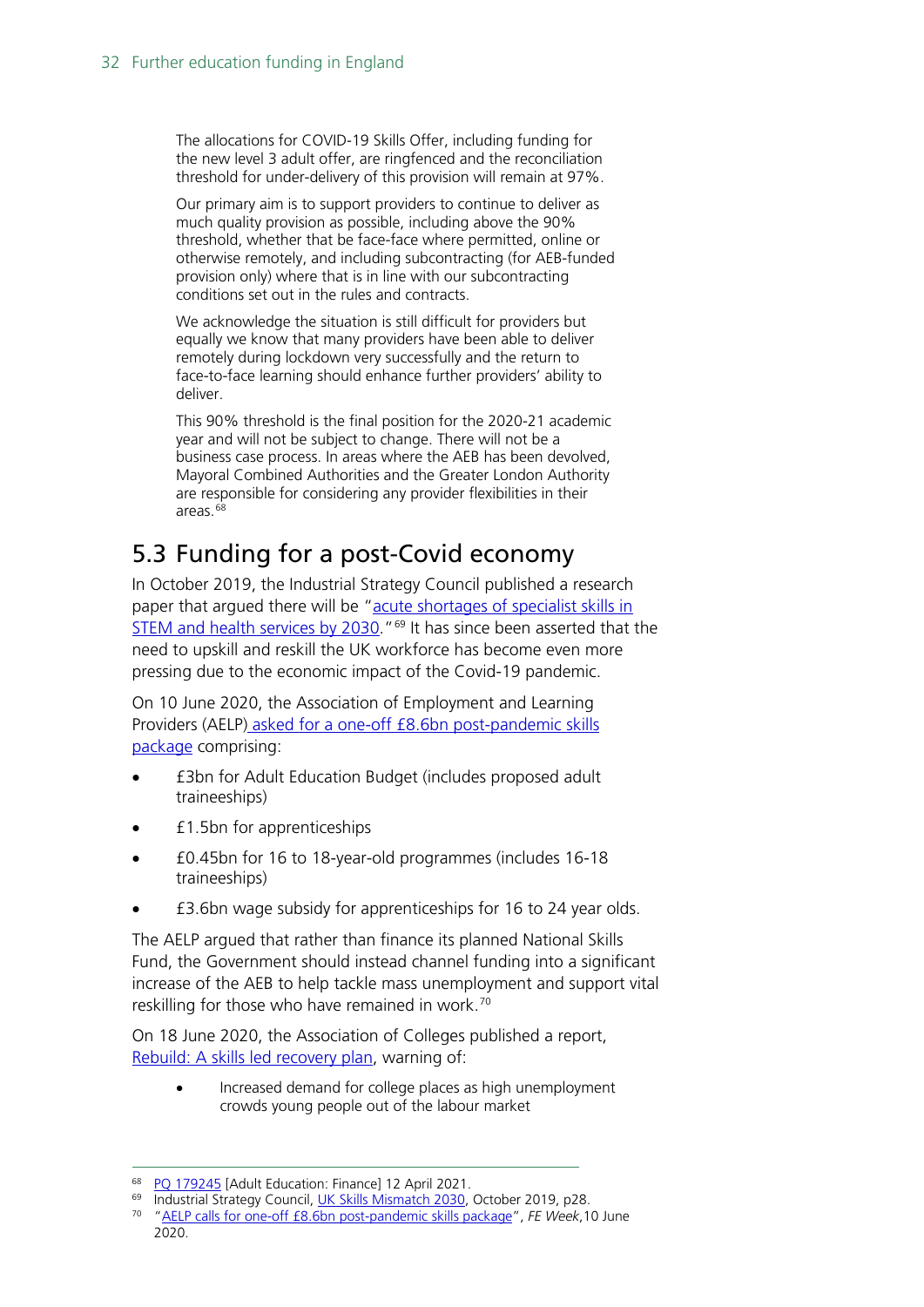- Large numbers of young people needing support to catch up as a result of lost learning in lockdown
- Reductions in apprenticeship places, a large number of apprentice redundancies and a shortage of new places for apprentices
- Large numbers of adults requiring training to help them move from struggling sectors into those that recover more quickly, or even grow. [71](#page-32-0)

The report called for an extra £3.6 billion to upskill the 764,000 people most at risk economically post Covid-19, and recommended:

- Guaranteeing a high quality, education or training place for every 16 to 18 year old, funded to meet their needs and the learning lost
- Offering a suite of work focussed training programmes, including expanded traineeships and apprenticeships designed to get young people into jobs as soon as they become available. This should include a comprehensive bursary system and incentives for employers
- Providing support for adults who lose their jobs to train or retrain flexibly up to higher level technical / professional level, aimed at getting them back into the workforce as quickly as possible, with additional training to manage their transition once back in work.[72](#page-32-1)

On 20 October 2020, there was a debate held in Westminster Hall: ["Colleges and Skills: Covid-19.](https://hansard.parliament.uk/Commons/2020-10-20/debates/46E22CA4-8C56-4109-8E6E-8B20F1587063/CollegesAndSkillsCovid-19#contribution-49416E54-2633-4B1F-99EA-C0F3A86813F5)"<sup>[73](#page-32-2)</sup> The Library debate pack "Role of [colleges in a skills-led recovery from covid-19 outbreak"](https://commonslibrary.parliament.uk/research-briefings/cdp-2020-0108/) provides some background on this issue.

<span id="page-32-0"></span><sup>&</sup>lt;sup>71</sup> AoC press release, "To avoid the mistakes of past recessions, government should [focus on skills to get the most at risk 764,000 people back into secure work"](https://www.aoc.co.uk/news/avoid-the-mistakes-past-recessions-government-should-focus-skills-get-the-most-risk-764000-people), 18 June 2020.

<span id="page-32-1"></span><sup>72</sup> *Ibid*.

<span id="page-32-2"></span><sup>73</sup> [HC Deb, 20 October 2020, 362WH.](https://hansard.parliament.uk/Commons/2020-10-20/debates/46E22CA4-8C56-4109-8E6E-8B20F1587063/CollegesAndSkillsCovid-19#contribution-49416E54-2633-4B1F-99EA-C0F3A86813F5)